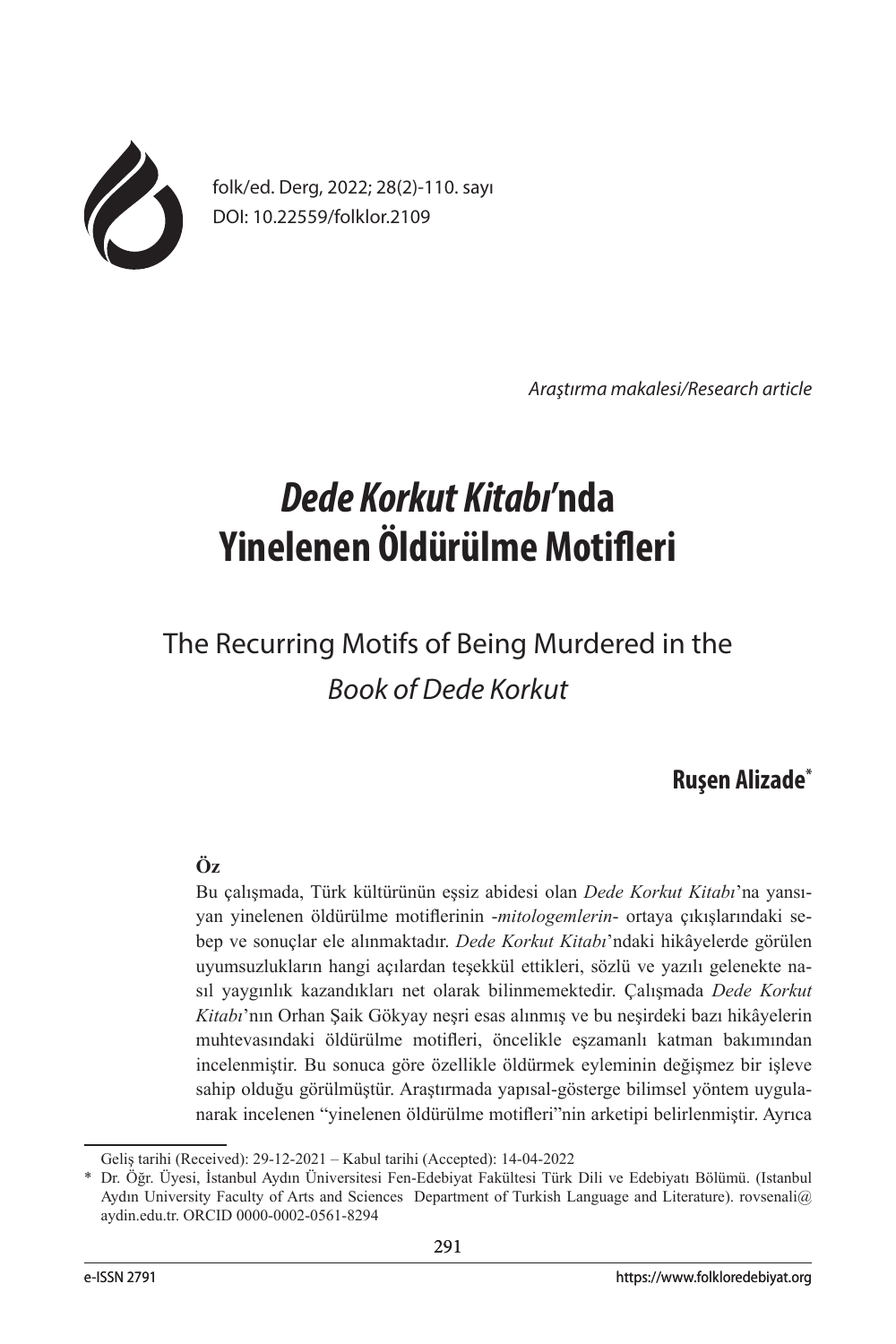bu araştırma, hikâyelere sirayet etmiş söz konusu motiflerin Oğuzlar tarafından destanda gerçekleşen normal olaylar olarak kabul edildiğini ortaya koymuştur. Aynı zamanda Oğuz Kağan ile Oğuzlar arasındaki kademeli ilintinin kozmogonik ritüeller aracılığıyla gerçekleştiği tespit edilmiş ve tahlil süzgecinden geçirilmiş motiflerin mahiyeti üzerine yorumlar yapılmıştır. Sonuç olarak ele alınan motiflerin hikâyelerde betimlenen karakterlerin kademeli olarak ölmesi ve dirilmesi olayını yansıttığı anlaşılmıştır.

**Anahtar sözcükler**: *Dede Korkut, öldürülme motifleri, Oğuzlar, arketip*

### **Abstract**

This stady discusses the reasons and results of the emergence of recurring motifs of being murdered in the *Dede Korkut Book*, which has monumental importance in the Turkic culture. It is not clearly known how the inconsistencies seen in the stories have emerged and became widespread in both oral and written traditional literature. Based on Orhan Şaik Gökyay's *Dede Korkut Book*, this study examines the simultaneous layers containing recurring motifs of being murdered within the context of the stories found in the book. Findings suggest that the act of *killing* has an invariable function. In the study, the archetype of the "recurring motifs of being murdered" examined by applying the structural-semiotic method was determined. In addition, this study found that the motifs in question, which were distributed throughout the stories, were accepted as normal events that took place in the epic by the Oghuz. Findings from this study suggest that the gradual emergence of the relationship between *Oghuz Khan* and the Oghuz occurred through cosmogonic rituals. In analyzing the nature of the motifs, it was found that the motifs reflect the gradual death and resurrection of these characters found in the stories. **Keywords:** *Dede Korkut, murder motives, Oghuz, archetype*

# **Extended summary**

Although the stories in the *Book of Dede Korkut* have been evaluated as manuscripts formed in different periods and in the form of various epics, as literary products, the stories include some inconsistencies. This study discusses these inconsistencies*—*i.e., the antagonists who were killed over and over again in different stories*—*reflected in the stories that were created in different periods but conveyed in a similar manner as structural elements of the epic text. Furthermore, from our analysis, we argue that various clans in the epic narrations of *Book of Dede Korkut* had a complementary and replacing nature with one another.

The study addresses the recurring motifs of being murdered as an invariable semantic series and evaluates these motifs as elements reflected on the independent and epic sequence of Oghuznama. By examining these elements in terms of simultaneous layer, we can gain an understanding of thestructural-semiotic content and demonstrate in a schematic fashion the invariable function that the act of *killing* has in the stories. The study highlights that the hostility between the Oghuz community and the infidels was based on the conflicts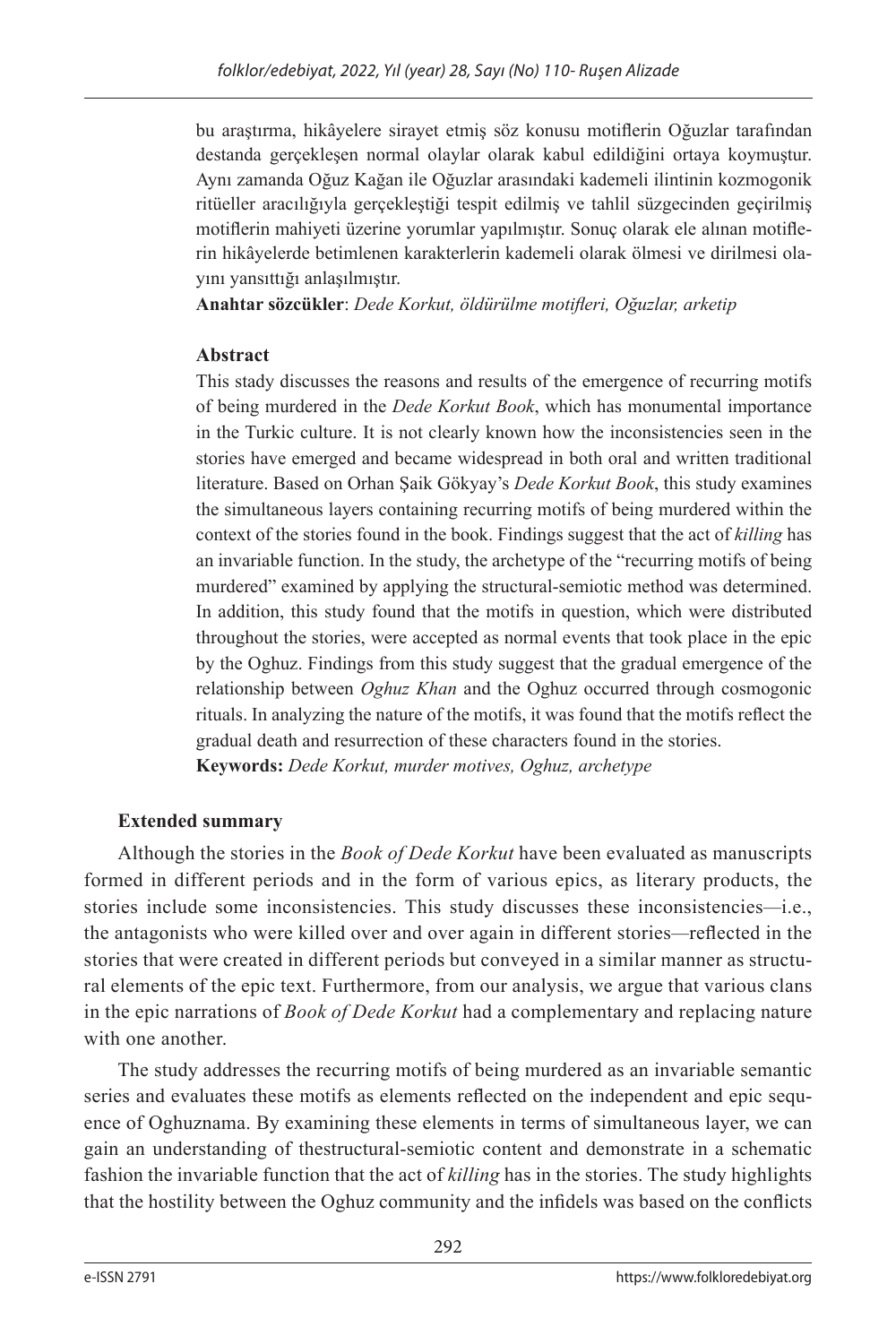between *Oghuz Khan* and *Kıat Khan / Oghuz Khan* and *Kara Khan* and concludes, based on the example given in the *Book of Dede Korkut*, that the hostility between *OghuzKhan* and *Kıat Khan* is the archetype of the conflict between the characters *Basat* and *Tepegöz*. Thus, the motifs of being murdered in the *Book of Dede Korkut* are analyzed as time-specific and ritual-based models. The study also determines the ties established between the models in question and the static structure referred to as Oghuz-chaos and evaluates these ties as relations that realize their understanding of time and ritual within the framework of ritual and mythological thought.

New information also emerges when the holy structures in the life of the Oghuz community are examined, where, based on the text of *Dede Korkut*, it can be seen that the Oghuz in the cosmological age thought of their daily lives as the repetition of the "holy" Oghuz life, and that the gradual development of the relationship between *Oghuz Khan* and the Oghuz was governed by cosmogonic rituals. The study further highlights that the Oghuz mythological thought operated under the cosmic reciprocity principle and was of a metaphorical nature, which allowed a better understanding of some of the characters (elements). The study also demonstrates that the Oghuz world model was structured around cosmos, community, and time layers, where the time layers could replace each other cosmically. The effects of both murder and resurrection are later included in the analysis involving the contradiction of the Oghuz-chaos based on time code, where we show that the hostility between *Oghuz Khan* and *Kara Khan* gained a mythological feature within the context of the day and night cycle.

Considering the impossibility of interpreting the hostility between *Oghuz Khan* and *Kara Khan* based on the recurring motifs of being murdered and on the existing Oghuznama texts, it was concluded that Oghuznamas generally reflect transformative variations of the same motif. In the study, the versions of the hostility between *Oghuz Khan* and *Kara Khan*-*Kazan-*Şökli *Melik*, *Deli Dundar-Kara Tekvür Melik,* and *Deli Budak-Buğacuk Melik*-serve as elements that directly fictionalize the motif of the death and resurrection of the *Kara Khan* (chaos, night). Thus, the concepts of "death" and "resurrection" were elements of a structural and static nature in the subconscious of the Oghuz community and as such, were preserved in epic thought until the period when the stories in the *Book of Dede Korkut* were formed and gained functionality in the form of transformative characters. Furthermore, this study argues, that based on the Nowruz festivals reflecting the idea of Turkic cosmological time, the motif of *death and resurrection* related to the Oghuz-chaos static structure was fictionalized. In this respect, the study concludes that the years do not follow a distinct chronological line but rather, form a repeating circle, according to the tradition originating from cosmological thought. It was also determined in the study that cosmological thought perceived the general cosmos in terms of a repetitive phenomenon, and that the *Book of Dede Korkut* included the act of repetition as well as the act of closure.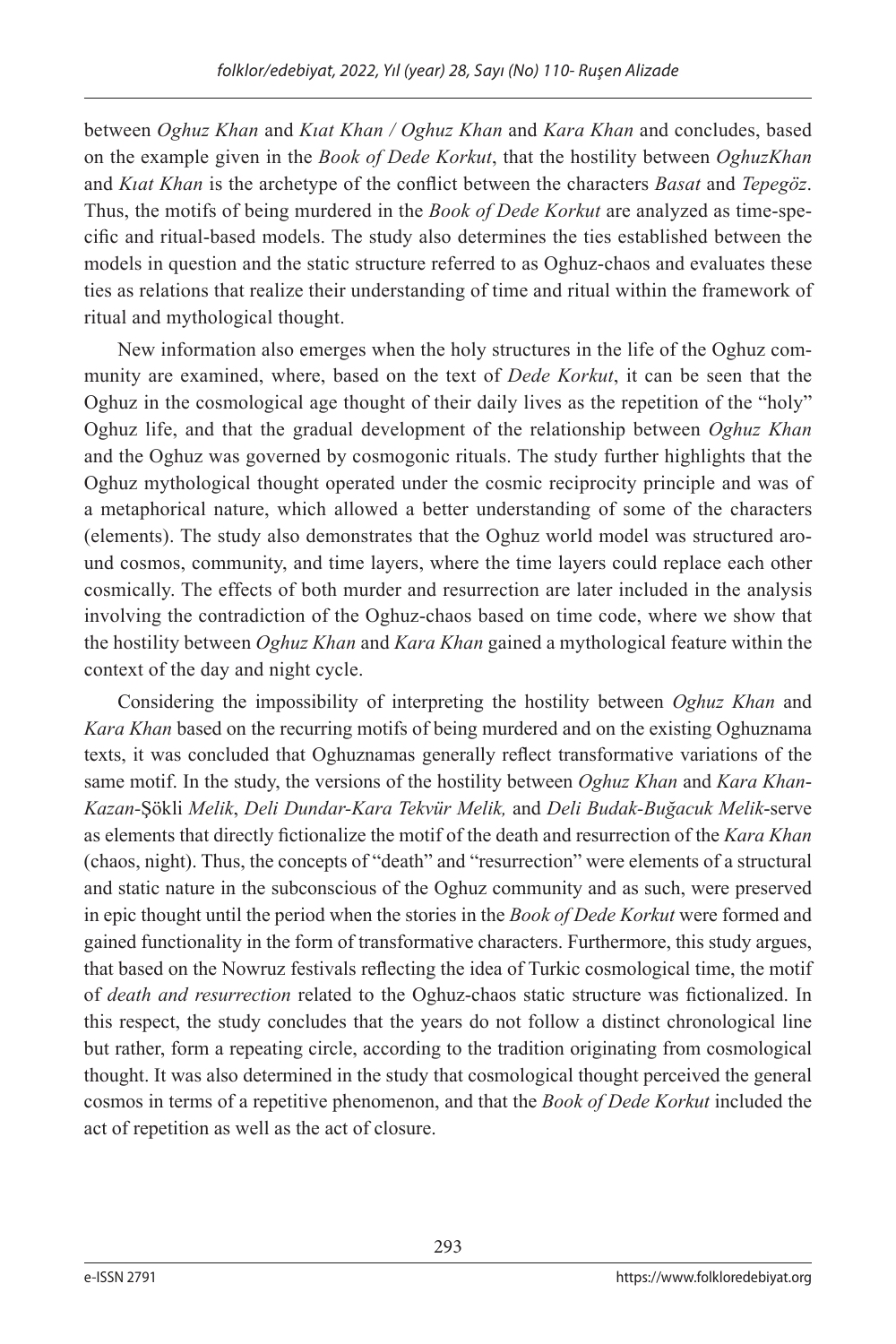## **Giriş**

*Dede Korkut Kitabı*'ndaki hikâyeler ele alınıp incelenirken bu hikâyelerde bazı anakronizmlerin<sup>ı</sup> bulunduğu görülecektir. Örneğin, söz konusu eserin sıra açısından önce olan herhangi bir hikâyesinde betimlenen ergenlik yaşındaki karakter, bir sonraki hikâyede daha yaşlı olmak yerine birdenbire çocuğa "dönüşmektedir". Buna benzer motifler, eposun hikâyelerinde yeterli sayıdadır.

*Dede Korkut Kitabı*'ndaki "zaman dizinsel hatalardan" biri de Şökli Melik, Kara Tekfur Melik ve Buğacuk Melik gibi düşman karakterlerinin hikâyelerde Oğuz yiğitleri tarafından tekrar tekrar öldürülmeleri motifidir. Eposun ikinci hikâyesinde Salur Kazan Şökli Melik'i, Deli Dundar Kara Tekfur Melik'i, Kara Güne oğlu Deli Budak ise Buğacuk Melik'i öldürmektedir. Bu öldürme motifi, Salur Kazan ile Deli Dundar tarafından söz konusu düşman karakterleri üzerinde üçüncü hikâyede tekrar gerçekleştirilmektedir. Aynı motif, Kazan ile Deli Budak tarafından yine aynı karakterler üzerinde dördüncü hikâyede uygulanmaktadır. Bu bakımdan, yinelenen öldürme/öldürülme motifinin -yapısal ögenin- *Dede Korkut Kitabı*'na özgü bir mitologem2 olduğu ispatlanmaya çalışılacaktır.

## **1. Yinelenen öldürülme motiflerinin eşzamanlı katman açısından incelenmesi**

*Dede Korkut Kitabı*'ndaki on iki hikâye, tam olarak bağımsız olmayıp tek destansı çekirdek -Bütün Oğuzname-çevresinde hamasi bir silsileyi oluşturmaktadır. Hacıyev'e göre, *Dede Korkut Kitabı*'ndaki hikâyeler çeşitli destanlar biçiminde ve farklı devirlerde oluşmuştur; bu durum, hikâyelere yansımış uyumsuzluklarda görülmektedir (Hacıyev, 1999: 78). Bu görüşe dayanarak farklı yüzyıllarda oluşmuş hikâyelerin, değişmeyen icra çevresine dâhil edilip sözlü Oğuzname geleneğinde varlıklarını sürdürdüğü söylenebilir. Çünkü farklı zaman dilimlerinde oluşup gelişen hikâyeler, aynı icra bağlamında aktarılmış ürünlerdir. Bu kapsamda yeni oluşan herhangi bir hikâyenin kendi tematik yapısı (mesajdüşünce ve duygu oluşumu) ve zamansal mantığı bakımından onunla aynı bağlamda anlatılan diğer hikâyenin olay-zaman olgusuyla kesiştiği de görülmektedir. Ancak, farklı zamanlarda oluşan ve aynı çevrede koşut olarak anlatılan hikâyelerin bünyelerinde birbirine uygun gelmeyen destansı unsurlar da bulunmaktadır. Dolayısıyla *Dede Korkut Kitabı*'ndaki hikâyelerin farklı zaman dilimlerinde oluşması hususu, vurgulanan uyumsuzlukları izah etmekte yetersizdir.

Bu çerçevede *Dede Korkut Kitabı*'na yansıyan tutarsızlıkların nedenleriyle asıl hamasi manzarasını aramak eğilimi, destansı düşüncenin kodu bakımından yanlış olarak değerlendirilebilir. Putilov, bu hususta şöyle yazmaktadır:

"Değişiklik gösteren tasvirler, bütünün parçaları olarak görülmemekte, doğrudan epik yaratıcılığın kuralları açısından kurgulanmaktadırlar; yani bunlar, eksiksiz bölümlerde bulunan, yerine göre anlatım ortamında birbiriyle yer değiştiren çeşitlemeler olarak tanımlanabilirler." (Putilov, 1988: 19)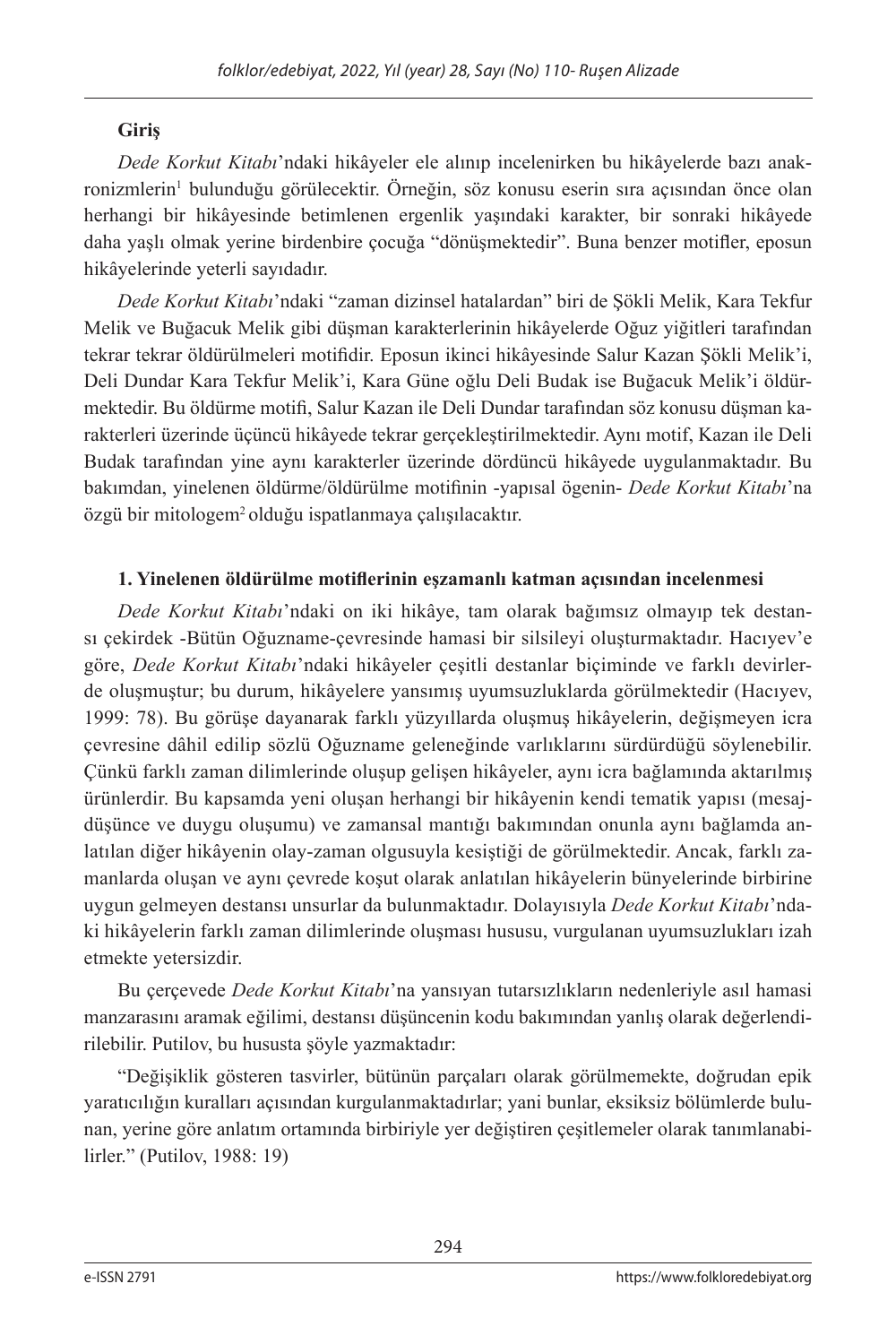Bu tespite dayanarak *Dede Korkut Kitabı*'nın destansı uygulamalarda yer alan boy çeşitlemelerinin de birbiriyle tamamlayıcı ve yer değiştirici nitelikte olduğu söylenebilir. Bu bakımdan ne *Dede Korkut Kitabı*'nın ilk müstensihinin "beceriksizliği" ne de bu eserdeki hikâyelerin çeşitli zamanlarda oluşması veya bağımsız destanlar olması gerçeği, yukarıda vurgulanan hususu -birbirini takip eden olayları- anlaşılır duruma getirmemektedir. Çünkü *Dede Korkut Kitabı*'ndaki hikâyelerin anlatıldığı destana özgü bağlamın coğrafi-kültürel açıdan geniş olduğuna bakılmaksızın bu hikâyeler, eşi benzeri olmayan, aynı zamanda yazarı bilinmeyen orijinal Oğuzname nüshasının destana dayalı devamı niteliğindedir. Bu bağlamda farklı hikâyelerde tekrar tekrar öldürülen düşman -"kâfir"- karakterleri, epik metnin yapısal unsurları niteliğinde değerlendirilebilir. Bayat, aynı kâfir karakterlerinin aynı kahraman karakterler tarafından öldürülmeleri olayını, "epik kural" kapsamında yorumlayarak şöyle yazmaktadır:

"Bu tekrarlar zaman zaman Oğuzların yaptıkları savaşları kutsallaştırır, olayları yeniden canlandırmakla düşman tiplerinin genelleşmesini vermiş olur. Hem de tekrarlar (kâtip hatası olarak değil) epik kural gibi değer kazanır." (Bayat, 2016: 93)

Bu görüşten hareketle yinelenen öldürülme motiflerinin, değişme özelliği göstermeyen anlam bilimsel diziler olarak Oğuzname çevresinin bağımsız destansı silsilesine yansıyan olgular olduğu söylenebilir. Kaydedilen silsilenin var olması ile yinelenen öldürülme motiflerinin inkâr edilmediği de görülmektedir. Bu hususta net olarak şu görüşleri ifade etmek isteriz: a. Yinelenen öldürülme motifleri, aynı hikâyelerin çeşitli varyantlarında değil, farklı tematik yapılara sahip olan çeşitli hikâyelerde gerçekleşmektedir, b. Kapsamı geniş olan Oğuzname epik mekânının3 herhangi bir köşesinde bulunan müstensihin az sayıdaki durağan metinler üzerinde çalıştığı söylenebilir. Dolayısıyla geniş icra bağlamında anlatılan boy çeşitlemeleri, aynı ve durağan metne göre oluşmakta ve yayılmakta idi. *Dede Korkut Kitabı*'na yansıyan uyumsuzlukların da bütün durumlarda zaman nitelikli olduğu dikkati çekmektedir. Bu bakımdan meselenin destansı zaman olgusuna göre, dolayısıyla eşzamanlı katman açısından incelenmesi gerekmektedir. Aşağıda yapacağımız açıklamalar sonucunda vurgulanan uyumsuzlukların yapısal-göstergebilimsel mahiyeti de anlaşılabilir.

*Dede Korkut* hikâyelerinde betimlenen "kâfir" karakterlerini, devamlı surette öldüren kişilerin Oğuz yiğitleri oldukları görülmektedir. Bu hikâyelere "öldürülenler" olarak yansıyan karakterler de Oğuzların düşmanlarıdır. Kaydedilen hususlar Tablo 1'de özetlenmektedir:

| Öldürenler  | Öldürülenler        | <i>i</i> slev |
|-------------|---------------------|---------------|
| Kazan       | Sökli Melik'i       | Öldürür       |
| Deli Dundar | Kara Tekfur Melik'i | Öldürür       |
| Deli Budak  | Buğacuk Melik'i     | Öldürür       |

Tablo 1. Oğuz yiğitleri ve "kâfirler"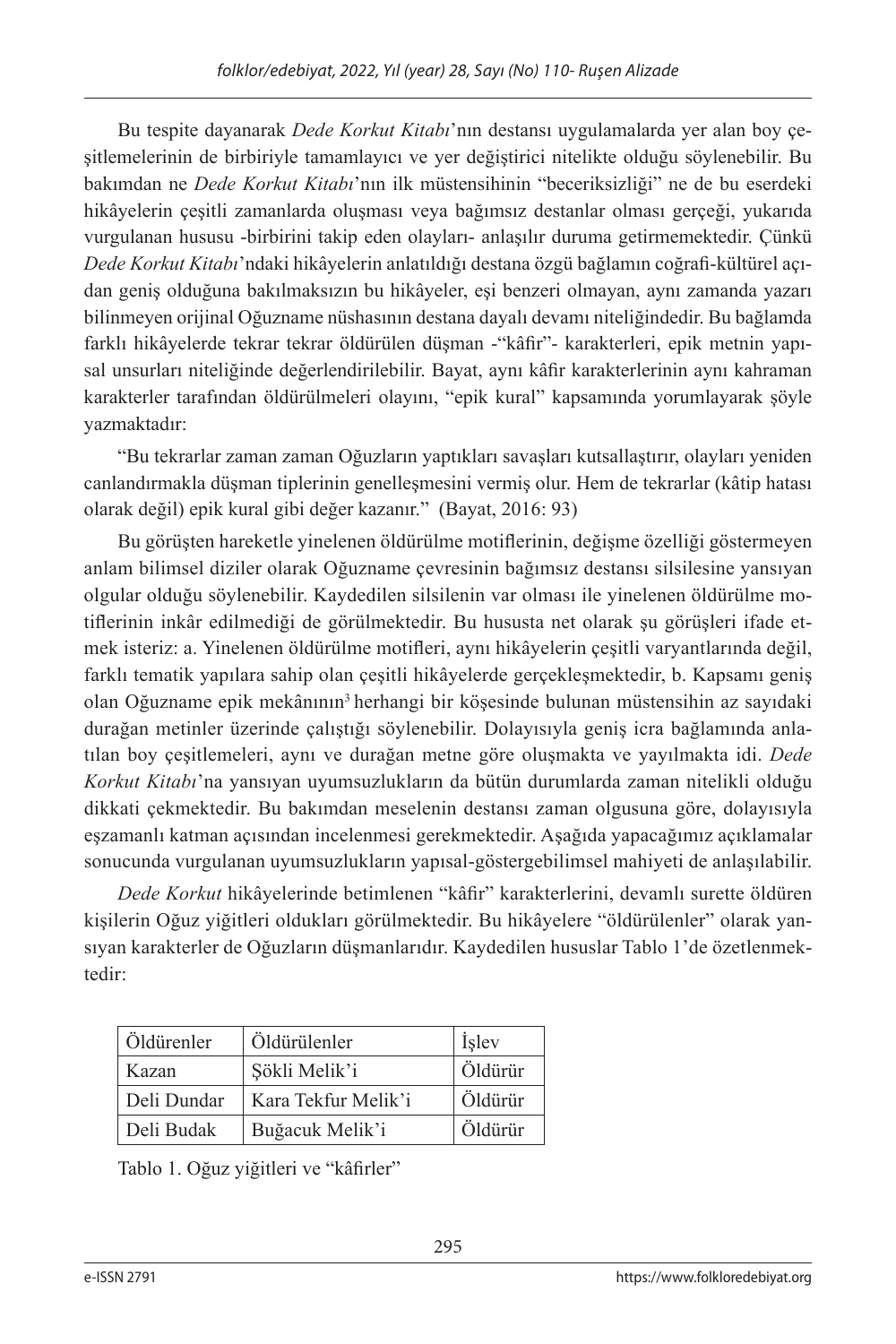Ele alınan hikâyelere yansıyan öldürmek eyleminin de değişmez bir işleve sahip olduğu söylenebilir. Öldürenler olarak tanımlanan karakterlerin ise birbirlerine benzeyen değiştirici modeller oluşturabildikleri görülmektedir. Şöyle ki, Oğuz Kağan'ın düşmanlarını (tek boynuzlu Kıat ile babası Kara Han'ı) öldürmesi olayı da Oğuz yiğitlerinin "kâfirleri" öldürmeleriyle aynı özellikleri göstermekte ve belli birimlerin oluşumuna neden olan yapısal-durağan metinlere yansımaktadır. Oğuz-kâfir karşıtlığı, hikâyelerdeki tematik yapıları eşzamanlı ve artzamanlı katmanlar bakımından da kapsamaktadır. Dolayısıyla durağan konumda bulunan Oğuz yiğitlerinden her biri ve düşman karakterlerinin bütünü, kendi modelsel düzeylerinde birbirleriyle yer değiştirmekte ve işaretleyici konumda bulunabilmektedirler. Özellikle işaretleme işlevi *Dede Korkut Kitabı*'nda iki düzeyde görülmektedir: a. Değişme özelliği göstermeyen metne yansıyan destansı unsurların farklı karakterlerle ilgili bir kez gerçekleşen öldürmeler kategorisinde bulunmaları, b. Söz konusu metindeki destansı unsurların aynı zaman diliminde ve aynı karakterlerle ilgili birkaç defa gerçekleşen öldürmeler grubunda tanımlanmaları. Özellikle bir kez gerçekleşen işlevin yinelenmesi ile mitolojik yapının ortaya çıktığı görülmektedir. Lévi-Stross'a göre, aynı sürekliliğin mitlerde ve genel olarak sözlü edebiyatta ikileşme, üçleşme ve dörtleşme şeklinde görülmesi, çoğu zaman sorular doğurmaktadır (Levi-Stross, 1985: 206). Bu açıdan aynı yapı doğrudan yenilenmekte, aynı zamanda vurgulanan husus, destansı yinelenmenin eşzamanlı dizisini algılamak için birkaç ipucu da vermektedir.

# **2. Yinelenen öldürülme motiflerinin arketipi üzerine**

*Dede Korkut Kitabı*'ndaki hikâyelere dayanarak Oğuzlar-kâfirler karşıtlığının doğrudan Oğuz-Kıat / Oğuz-Kara Han zıtlıklarından kaynaklandığı söylenebilir. Bu hususta Bayat'ın görüşü şöyledir:

"Dede Korkut Oğuznamelerindeki Tepegöz, mitik Kıat'ın (tek boynuzun) analoğudur. Her iki mitolojik karakter Oğuz ilinin düşmanıdır. Geniş anlamda bu Oğuz-kaos karşıtlığıdır. Bu bakımdan Oğuz'un tek boynuz Kıat'ı öldürmesi, Basat'ın Tepegöz'ü öldürmesiyle aynı semantik anlamdadır." (Bayat, 1993: 25)

Bu kapsamda Oğuz-Kıat karşıtlığının, Basat-Tepegöz zıtlığının arketipini oluşturduğu ve "Oğuz" düşünce yapısının unsuru olarak *Dede Korkut Kitabı*'ndaki mitolojik ve değişmeceli bütünleri yansıttığı görülmektedir. Örneğin eposun sekizinci hikâyesinde bu husus daha belirgindir: "Oğuz Hanun ılkıcısı gelüp heber getürdü" (Gökyay, 2006: 145) - İnsan Oğuz. Yine aynı hikâyeden başka bir örnek: "Dede Korkut döndü, Oğuza geldi" (Gökyay, 2006: 147) - *Mekân* Oğuz. Bu örneklerden de görüldüğü gibi *O*ğuz adıyla ilgili düzeyler (insan, toplum ve mekân), modeller niteliğindedir. Bu modeller, birbirlerinin kozmik-metaforik eşdeğerleri olarak konuşlanmaktadırlar. Sekizinci hikâyede Oğuz ilinin başında üç hanın -Oğuz Han, Bayındır Han ve Salur Kazan- bulunduğu görülmektedir. Bu hikâyede Bayındır Han ile Salur Kazan karakterlerinin Oğuz Han karakteriyle aynı işleve sahip oldukları ve bu karakterle yer değiştirdikleri dikkati çekmektedir. Söz konusu hikâyede Dede Korkut'un dilinden aktarılan "Oğul Depegöz, Oğuz elünde zebun oldu, bunaldı" (Gökyay, 2006: 147) söylevi de yer almaktadır. Buradaki *Oğuz* kavramı ile hem *insan-toplum-mekân* olarak betimlenen Oğuz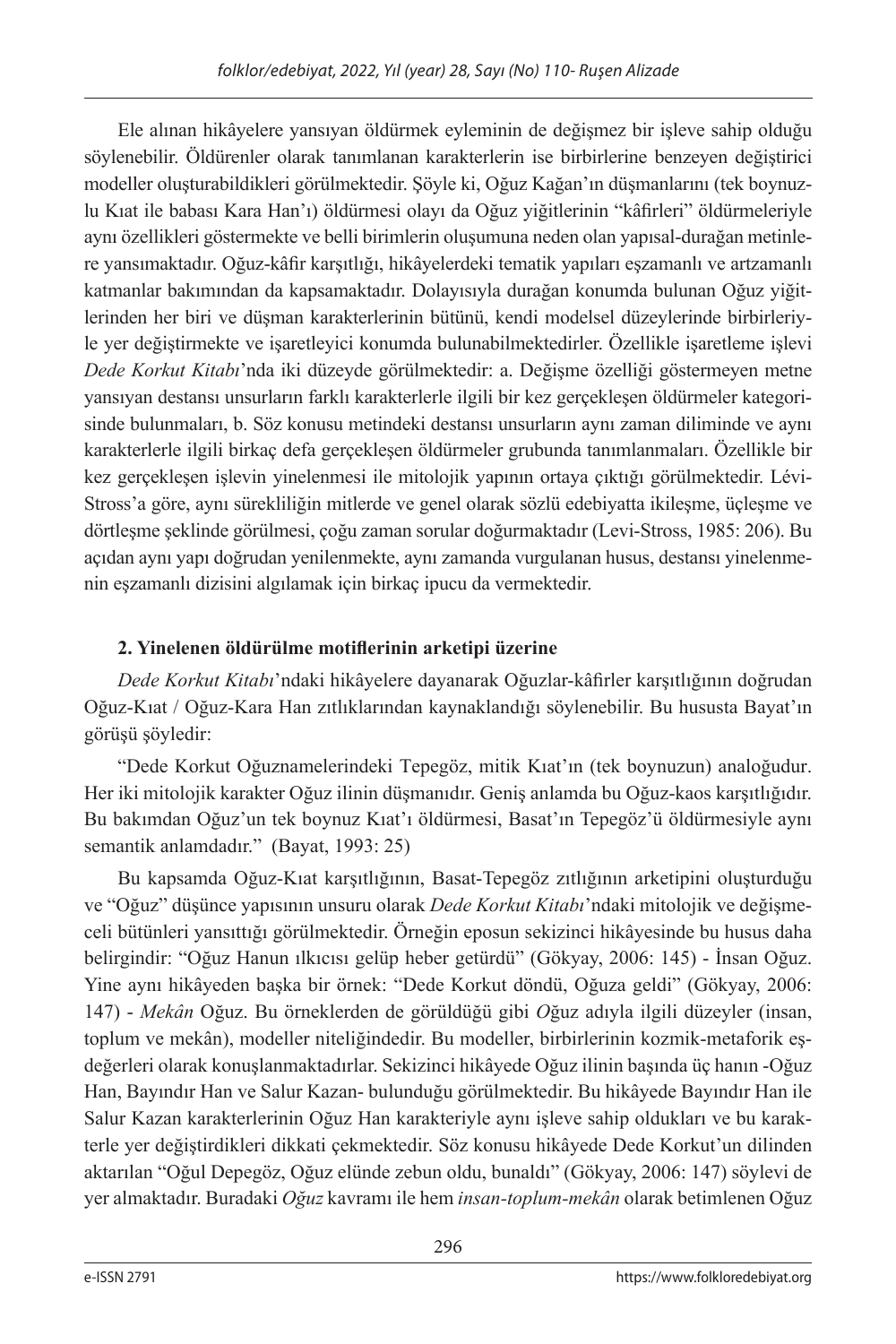ili hem de Oğuz mitolojik yapısındaki *Oğuz Han-Kıat* karşıtlığı düşünülmektedir.

*Dede Korkut Kitabı*'ndaki *Kazan-*Şökli *Melik*, *Deli Dundar-Kara Tekfur Melik* ve *Deli Budak-Buğacuk Melik* karşıtlıkları, modeller olarak aynı arketipe dayanmaktadırlar. Vurgulanan karşıtlıklar, aynı zamanda kozmos-kaos karşıtlığı bağlamında bütün oluşturabilen zıtlıklardır. Özellikle Oğuz karakterinin mitolojik-yapısal açıdan insanı, toplumu, mekânı ve zamanı modellendirdiği görülmektedir. Bu bakımdan kozmos-kaos (*Oğuz-kaos*, *Oğuz-düşmanlar*) karşıtlığının *Dede Korkut* hikâyelerindeki zıtlıkların temelinde bulunduğu veya onların arketipini oluşturduğu söylenebilir. Bu durumda söz konusu hikâyelere yansımış ikilikler, aynı arketipin düşünsel çerçeveleri olarak değerlendirilebilir. Dolayısıyla *Dede Korkut*'un metin üstü katmanındaki uyumsuzluklara karşın metin altı katmana yansımış tutarsızlıklar, daha çok dikkati çekmektedir. Putilov, destansı (epik) metinlerin çok çeşitliliğini sağlayan unsurlardan birinin metin altı olduğunu yazmaktadır:

"Onu genellikle karakterin herhangi bir işlevini veya faaliyetini açıklayan tipleme olarak, aynı zamanda olay, öge ve zıtlıkların gizli ve objektif anlamı niteliğinde tanımlamak mümkündür. Metin altı bizi epik bağların genel formüllerine doğru götürür, o kahramanların davranışlarında mantıksal görünmeyen epik tutarlılığı ve ilkeyi tanımlamaktadır." (1988: 177)

Araştırmacının öne sürdüğü bu görüşte, *metin altı* olarak tanımlanan hususun arketipten kaynaklandığı net bir şekilde açıklanmaktadır. *Dede Korkut Kitabı*'ndaki metin altı katmanın da bu abidenin arkaik ve mitolojik epos olarak anlaşılmasında etki ettiği görülmektedir. Aynı zamanda, söz konusu yapıttaki yanlış algılamaların mitolojik ve kozmolojik tutarlılıkta saklandığı söylenebilir.

*Dede Korkut Kitabı*'nın anonim yazarının -kâtibin- Dresden nüshasında toplanan on iki hikâyeyi öncelikle canlı icra bağlamından dinleyip daha sonra yazıya geçirdiği söylenebilir. Şöyle ki, abidedeki hikâyelerde hem yapı-muhteva açısından ilintinin olduğu hem de birbirinden bağımsız parçaların yer aldığı görülmektedir. Söz konusu eserdeki hikâyeler, müstakil Oğuznameleri bünyelerinde bulunduran ve destansı dünya ile sosyal yaşamı yansıtan hikâyelerdir. Bu kapsamda Djındjıç'in ortaya koymuş olduğu görüş dikkati çeken bir husustur:

"Oğuz boylarının hayatlarına ilişkin efsane ve tarih hikâyelerini yaşatan destanların çeşitli şekilleri *Oğuzname* adı altında toplanmıştır. Daha geniş anlamda Oğuznameler, Oğuzların mit atası olan Oğuz Han döneminden itibaren gelen ataların yüzyıllık manevi mirasını (rivayetler, gelenekler gibi) temsil etmektedir. *Dede Korkut Kitabı*'nın bazı bölümleri "Oğuzname" olarak adlandırılmaktadır." (Djındjıç, 2021: 326)

Bu açıdan *Dede Korkut* hikâyeleri, ne bütünüyle bağımsız yapıtlar ne de birbirleriyle bağlantılı ürünler olarak anlaşılmaktadır. Söz konusu eserdeki hikâyeler, muhteva bakımından başka bir eser ile bağlantısı bulunmayan yapıtlar şeklinde ele alınsalar da, bunlar, Oğuz Kağan'la ilgili olan durağan yapıdan kaynaklanmaktadırlar. Dolayısıyla kaydedilen durağan yapı, gelişim açısından birbiriyle yakın ilgisi bulunmayan ve modellere sahip olan hikâyeleri aynı çekirdek çevresinde birleştirmektedir. Vurgulanan husus, uygulayıcı-dinleyici kitle açısından olduğu gibi algılanmakta ve hikâyeler, yapılarındaki farklarla birlikte Oğuzların düşüncesine tek destan olarak yansımaktadır. Bu bakımdan, *Dede Korkut Kitabı*'nda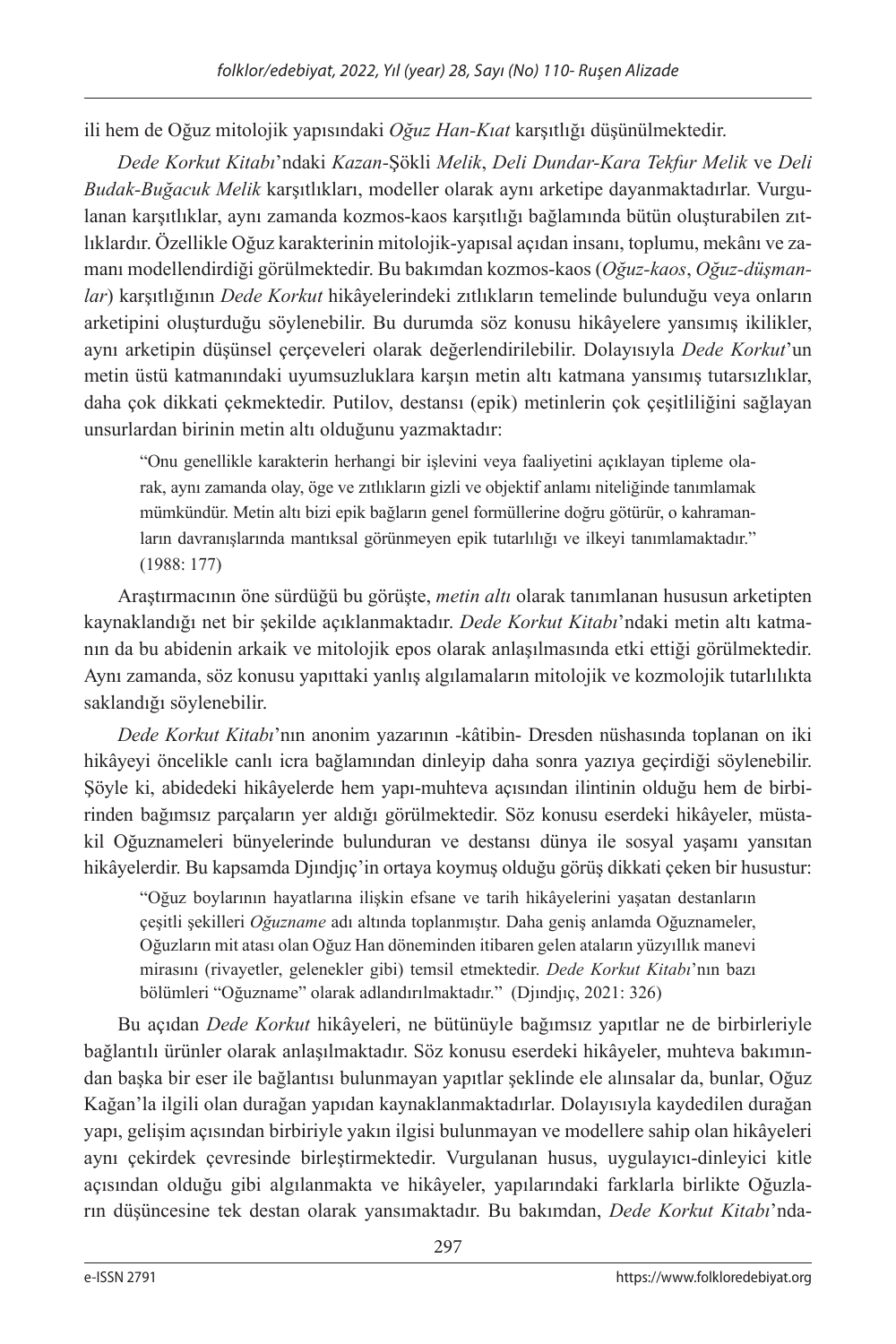ki hikâyelerin genel bir muhtevayı kapsadığı, aynı zamanda cereyan eden olaylar arasında destansı bağların bulunduğu söylenebilir. Bu durumda Oğuz toplumundaki dinleyici kitlesi, hikâyelerde yinelenen öldürülme motiflerini bütüncül destanda gerçekleşen olağan olaylar niteliğinde kabul etmektedir. Söz konusu olaylar, Oğuzların bakış açısına göre destansı ögelerdir. Örneğin Salur Kazan'ın*,* düşman niteliğinde betimlenen Şökli Melik'i tekrar tekrar "öldürmesi" olayı, destansı ögelerden biridir. *Dede Korkut Kitabı*'nda yinelenen öldürülme motifleri, birbirleriyle ilgili olan iki anlambilimsel yönü ihtiva etmektedir: a. Oğuz-kaos durağan yapısından kaynaklanan ve Oğuz topluluğunun hafızasına yansıyan arketip -*Oğuzlar bütün durumlarda kâfirler üzerinde zafer elde etmelidir*- *Dede Korkut* hikâyelerinde betimlenen kahramanların bilinçaltında bulunan ve sürekli telkin edilen bir olgudur. b. Oğuz-kaos durağan yapısı, Oğuzların düşüncesinde düzenli aralıklarla yinelenen modeller sırasına sahiptir. Şöyle ki, Oğuz Kağan'ın Kıat'ı veya Kara Han'ı öldürmesi arketipi, kutsal nitelikli örnek olarak Oğuz medeniyetinin bütün katmanlarında kademeli bir şekilde yinelenmekte ve ritüel bağlamdan algılanan din dışı modelleri vermektedir.

Görüldüğü üzere *Dede Korkut Kitabı*'nda yinelenen öldürülme motifleri, zaman özellikli olup ritüel kaynaklı modellerdir. Bu modellerin Oğuz-kaos olarak adlandırılan durağan yapıyla kurulan bağları, zaman ve ritüel anlayışlarını ritüel-mitolojik düşünce çerçevesinde gerçekleştiren ilintiler konumundadır. Bu açıdan *Dede Korkut Kitabı'*nda yinelenen öldürülme motifleri, zaman (mevsim) ritüelleriyle ilişkilendirilebilir. Kaydedilen ritüeller, bütüncül yapıları bakımından Oğuz kutsal yapısı kapsamında değerlendirilmektedir. Mitolojik dünya modeli hakkındaki genel düşüncelere de dayanarak bu modelin ilkel insanın bilinçaltına varlıksal ve sezgisel yönleriyle yansıdığı söylenebilir. Vurgulanan yönler kozmos, topluluk ve zaman gibi olağan ölçüleri aşan katmanlar olarak karakterlere dönüşmektedir. Bu karakterlerin mitolojik düşüncedeki koşut-metaforik düzeni ise dünya modelini vermektedir. Beliren dünya modeli, bilinçaltında insanla dünya arasındaki çeşitli ilişkilerin ruhsal düzenleyicisi olarak konuşlanmaktadır. Özellikle Oğuz toplumunun herhangi bir üyesinin elde ettiği bilgiler, onun *Oğuz* olarak adlandırılan kozmik karakterinde kodlanmış olup Oğuz dünya modeline yansıyabilmektedir. Söz konusu model, tipolojik bir biçim olarak Oğuzların düşüncesinde iki ayrılmaz işleve sahip olmaktadır: a. Ö*küz*, *at* gibi hayvan kılıklı karakterler ile *Oğuz dünyasının görünüşü* ve *Oğuz kozmosunun hayvan kılıklı karakteri* yansıtılmaktadır. Kaydedilen hususların kozmolojik çağdaki Oğuzlar tarafından yine de *Oğuz* olarak adlandırıldığı görülmektedir. b. Oğuzların dünya ile olan ilintileri, bütünüyle psikolojik-düzenleyici bağlardır. Bu açıdan Oğuz toplumu, dış dünya ile sağlanan tüm ilişkilerini, *Oğuz* olarak adlandırılan psikodinamik4 modelden geçirerek algılamaktadır. Dolayısıyla *Oğuz* olarak adlandırılan dünya modeli, Oğuzların düşünsel yapısıdır.

# **3 Oğuzlar ile Oğuz Kağan arasındaki kademeli bağın çözümlenmesi**

Kozmogonik mit, bütün durumlarda "ilk" unsurları kapsamaktadır. Şöyle ki, Oğuz Kağan ile ilgili mite yansıyan *ilk insan*, *ilk mekân* ve *ilk zaman*da kutsal unsurlardandır. Bunların kutsallığı işlev düzeninde kalıp ve örnek olmalarıyla açıklanmaktadır. Koz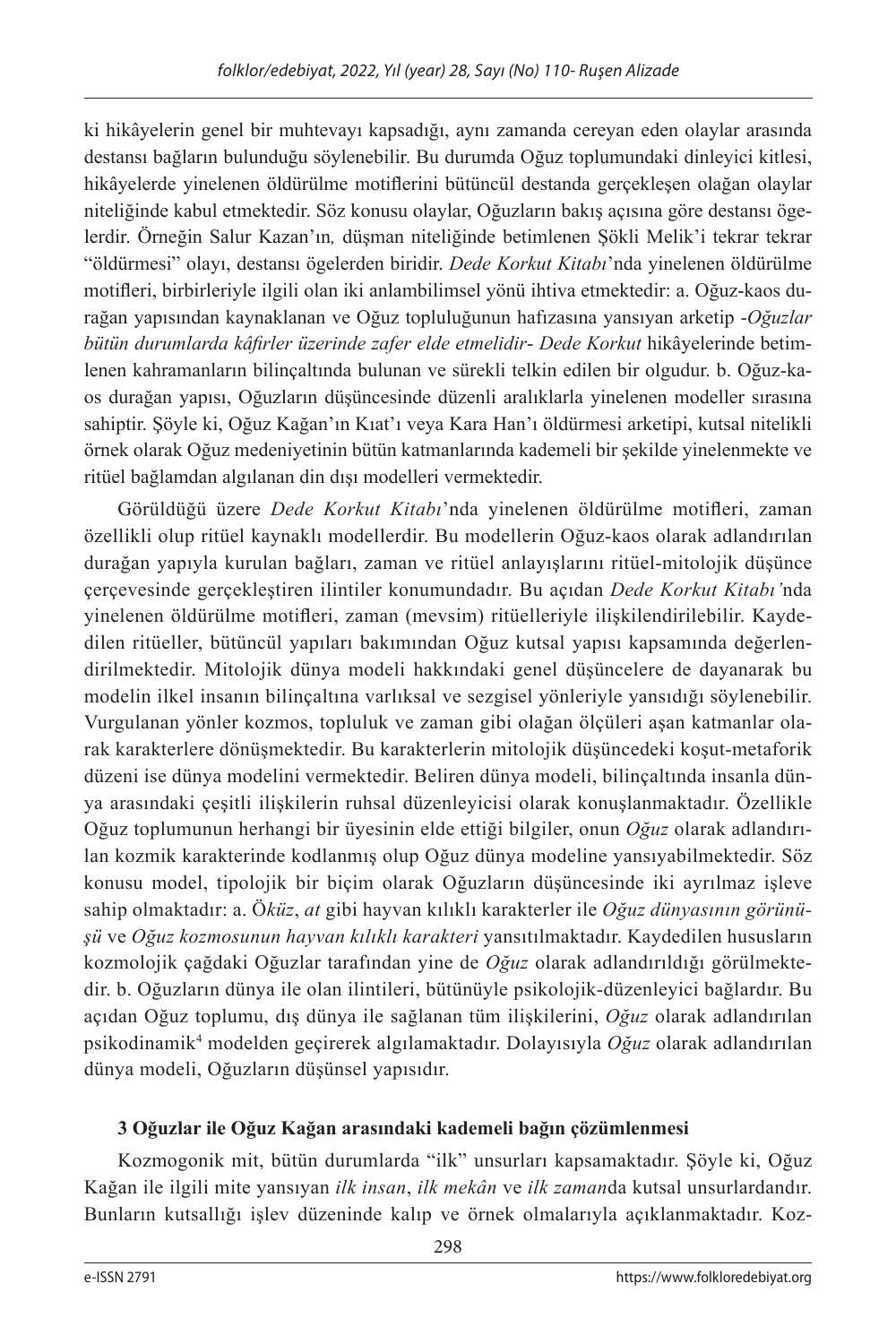molojik çağdaki Oğuzların düşüncesine yansıyan ilk insanın *Oğuz Kağan* olduğu görülmektedir. Bu insanın ilk dünyası, *Oğuz mekânı* veya *Oğuz ili'*dir. Oğuz Kağan'ın yerine getirdiği ilk olayların (Kıat'ı ve Kara Han'ı öldürmesinin)gerçekleştiği zaman dilimi ise *ilk zaman*'dır. Oğuz topluluğunun hayatındaki kutsal kalıplar, hareket modelleri veya davranış örnekleri olarak değerlendirilebilir. Bu durumda, kozmolojik çağdaki Oğuzların günlük yaşamlarını "kutsal" Oğuz'un hayatının yinelenmesi olarak düşündükleri söyle-nebilir. Bu, mitolojik bağlamdaki dünya modelinin Oğuzların günlük hayatında kademeli yinelenmeyle gerçekleşmesidir. Böylelikle, Oğuzların yaşamı, kutsal olarak tanımlanan Oğuz Kağan'ın hayatının yinelenmesi niteliğinde biçimlenmekte, bu yinelenme olayı, kademeli bir şekilde devam etmektedir. Oğuz Kağan'la Oğuzlar arasındaki kademeli ilinti, ayırt edici bir yönü bulunan kozmogonik ritüeller aracılığıyla gerçekleşmektedir. Vurgulanan ritüeller, kaydedilen ilintilerin mekân-zaman nitelikli unsurlarını oluşturan düzeylerdir. Oğuzların destansı yaşamlarına ilişkin olarak beliren öldürülme *süreçleri-nin* de Oğuz-Kıat karşıt modelinin yinelenmeleri niteliğinde olduğu anlaşılmaktadır. Söz konusu süreçlerin ardı ardına yinelenmesiyle kademenin de öne çıktığı görülmektedir. Bu açıdan, kademeli işlevin benzer uyumlu ve mekân-zaman kapsamlı ritüellerin dışında açıklanması imkânsuzdutinya modeli, kendi bütünsel yapısında kozmos, topluluk ve zaman katmanlarından ibaret olan ve katlar oluşturabilen bir yapıdır. Bu yapıda, vurgulanan katmanların birbirleriyle kozmik açıdan yer değiştirdikleri de görülmektedir. Kozmik katmanda oluşan olaylar, koşut bir şekilde ancak farklı kodlarla topluluk ve zaman katmanlarında gerçekleşmektedir. Bu, mitolojik düşüncenin yaradılış nitelikli ve metaforik bir özelliğidir. Mitolojide işaret ile işaretlenen arasında herhangi bir değişmeceli sınırın bulunmadığı, muhteva ile ifade olgularının birbirlerinden ayrılmaz oldukları söylenebilir. Kaydedilen özellik, *Dede Korkut Kitabı*'na da yansımaktadır. *Basat Depegözü Öldürdüğü Boyu*'na yansıyan Oğuz Han (Kağan) karakterinde *topluluk olarak betimlenen* Oğuz ile *mekân olarak düşünülen* Oğuz'un metaforik açıdan kavuştukları görülmektedir. Aynı zamanda, söz konusu hikâyede *Oğuz Han-Bayındır Han-Salur Kazan* gibi mitolojik-metaforik modelin yer aldığı da dikkati çekmektedir. Vurgulanan kozmik eşdeğerlilik ilkesi, Oğuz-Kıat (Oğuz-Kara Han) mitinin verdiği kutsal nitelikli örneğin kozmos, toplum ve zaman düzeylerinden "okunabilmesine" imkân tanımaktadır. Bu durumda, metindeki muhteva ile kozmik haber vermenin değişmez kaldığı ve değişen hususun ancak kod düzeylerinde gerçekleştiği söylenebilir. Kaydedilen hususlar, Tablo 2'de net olarak görülmektedir:

| Bütüncül psikolojik katman | Oğuz Kozmosu | Kaosu                    | Yok eder |
|----------------------------|--------------|--------------------------|----------|
| Kozmos katmanı (kodu)      | Oğuz Kağan   | Kiati                    | Öldürür  |
| Toplum katmanı (kodu)      | Oğuz Kağan   | Oğuz ilinin düsmanlarını | Yok eder |
| Zaman katmanı (kodu)       | Oğuz Kağan   | Babasi Kara Han'i        | Öldürür  |

Tablo 2. Katmanlar ve kod düzeyleri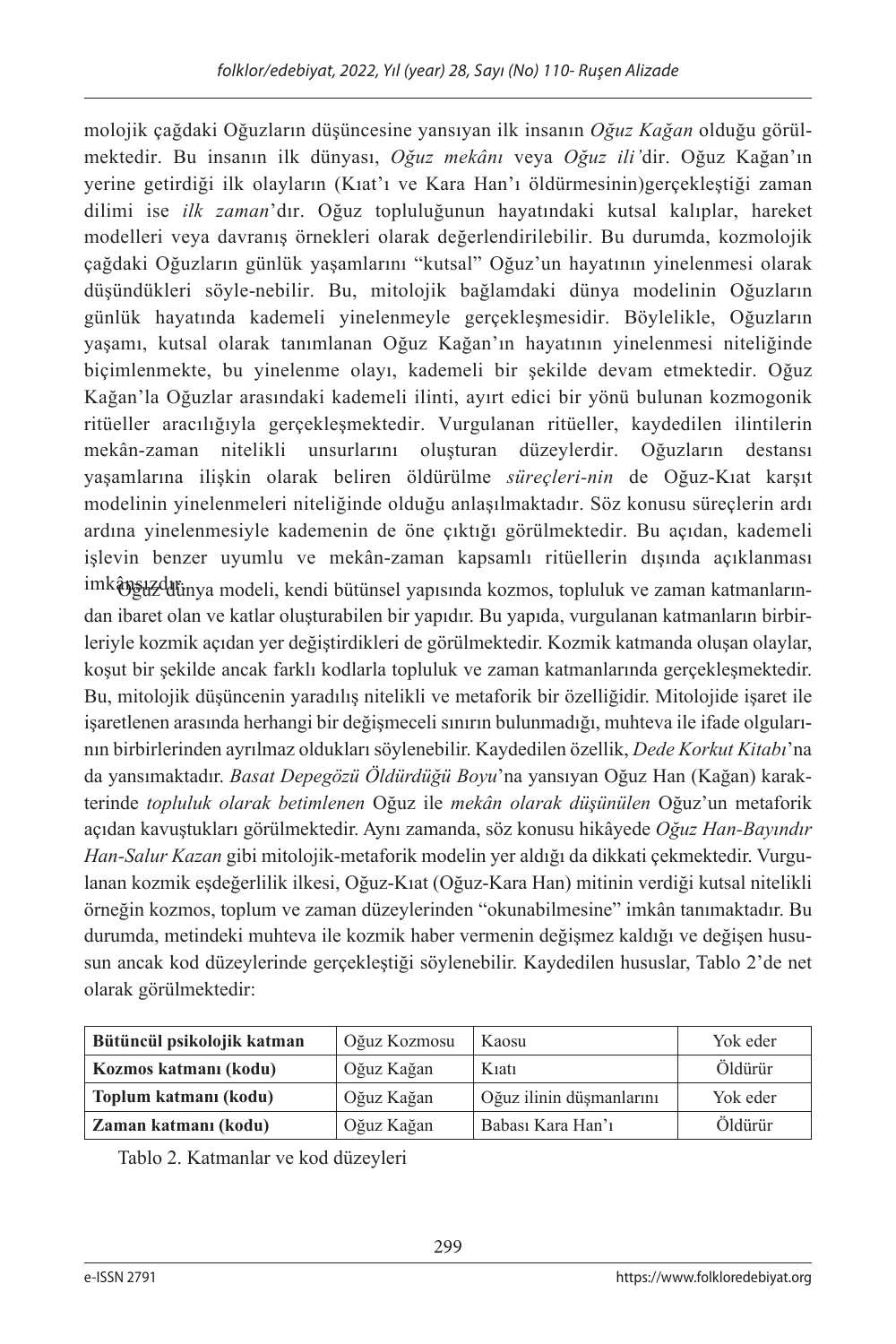*Dede Korkut Kitabı*'ndaki hikâyelerde düşman karakterlerinin aynı kahraman karakterler tarafından tekrarlayan surette öldürülmeleri motifi, doğrudan zaman katmanının, başka bir ifadeyle *zaman-Oğuz* olarak tanımlanan durağan yapının paradigmatik<sup>5</sup> dizileriyle bağlantılıdır. Bu bakımdan, aynı katmanda verilen "haberleşme" olgusunun daha kapsamlı düzlemde incelenmesi gerekmektedir.

Mitolojik dünya modelinde betimleme katmanı açısından genel muhtevanın durağan nitelikte olduğu ve kodların değişikliğe maruz kaldığı da söylenebilir. Bu ortamda *Oğuz kozmosunun kaosu yok edişine* ilişkin düşünce ürününün bulunmasının yanı sıra Oğuz Kağan'ın işaretlediği *zaman olgusunun* Kara Han'ın yansıttığı *zaman diliminin* önüne geçtiği de görülmektedir. Meselenin temel özelliği doğrudan bu hususla, yani Oğuz Kağan'ın *zaman-Oğuz*, Kara Han'ın ise *zaman-Kara Han* simgesiyle ilintilidir. Dolayısıyla Oğuz mitolojik düşüncesinin metaforik nitelikli kozmik eşdeğerlilik ilkesi, yukarıda kaydedilen durağan yapının tanımlandığı doğrultuda olduğu gibi aynı kapsamda bulunan karakterleri (unsurları) "okumak" için olanak sağlamaktadır. Başka bir ifadeyle Oğuzluk olgusu, kozmik katmanda *mekân-Oğuz*, toplumsal tabakada *insan-O*ğuz, zaman biriminde ise *zaman-Oğuz* olarak tanımlanabilir. Bu bağlamda, *zaman-Oğuz* olarak adlandırılan unsur, dünya modelinin kademeli devinimselliğinin koşulu niteliğinde oluşmaktadır. Dolayısıyla genel durağan yapının zaman olgusunda işaretlenmesi hususu Tablo 3'te yer almaktadır:

| <b>Kozmos</b>                             | <b>Kaos</b>                                    | Islev    |
|-------------------------------------------|------------------------------------------------|----------|
| Oğuz Kozmosu                              | Kaosu                                          | Yok eder |
| Oğuz Kağan                                | Kara Han'ı                                     | Öldürür  |
| Zaman-Oğuz                                | Zaman-Kara Han'ı                               | Öldürür  |
| Oğuz karakterindeki<br>insanbiçimci zaman | Kara Han karakterindeki<br>insanbiçimci zamanı | Yok eder |

Tablo 3. Durağan yapı ve zaman olgusu

Böylelikle, *Oğuz-kaos* olarak ele alınan karşıtlık olgusu, *Oğuz-zaman* ile *Kara Hanzaman* karşıtlığının ortaya çıkmasına etki etmektedir. Bu karşıtlık, *kozmik zaman-kaotik zaman* karşıtlığı niteliğinde de değerlendirilebilir. Oğuz-kaos karşıtlığının yapısında bulunan model sıraların -*gece/gündüz ve yaz/kış*-metaforik açıdan birbirlerini işaretlediği, bu hususlarda yine kademenin önemli olduğu söylenebilir. Aynı zamanda, vurgulanan zamansal ve mevsimsel olgular, ilkel insanın en *görünen*, en *iri* ve *olağan ölçüleri aşan* nitelikte algıladığı mitik yönlerdir. Bu yönler, tipolojik bakımdan çeşitli toplulukların mitolojilerinin bünyesinde de bulunmaktadır. Dolayısıyla coğrafi bağlamın Oğuzların düşüncesinde oluşturabileceği herhangi "milli" ve örnek olgular, genelden ayrı tutulmamaktadır. Kaydedilen olgu veya yönler, Oğuz toplumunun düşüncesinde güncel konumda bulunmakta ve mitolojik dizgede birbirlerinin eşdeğer işaretleri gibi rol oynamaktadırlar. Bunların aynı kalıpları oluşturabilmeleri için, öncelikle mitolojik ve metaforik bakımdan birleşmeleri gerekmektedir. Şöyle ki, söz konusu ögeler, mitolojik düşüncenin objesi olarak nitelendirilen doğanın ayrılmaz ve yinelenen unsurlarıdır. Bunlar, ritmik işlevin anlamlandırılması, aynı zamanda anlambilimsel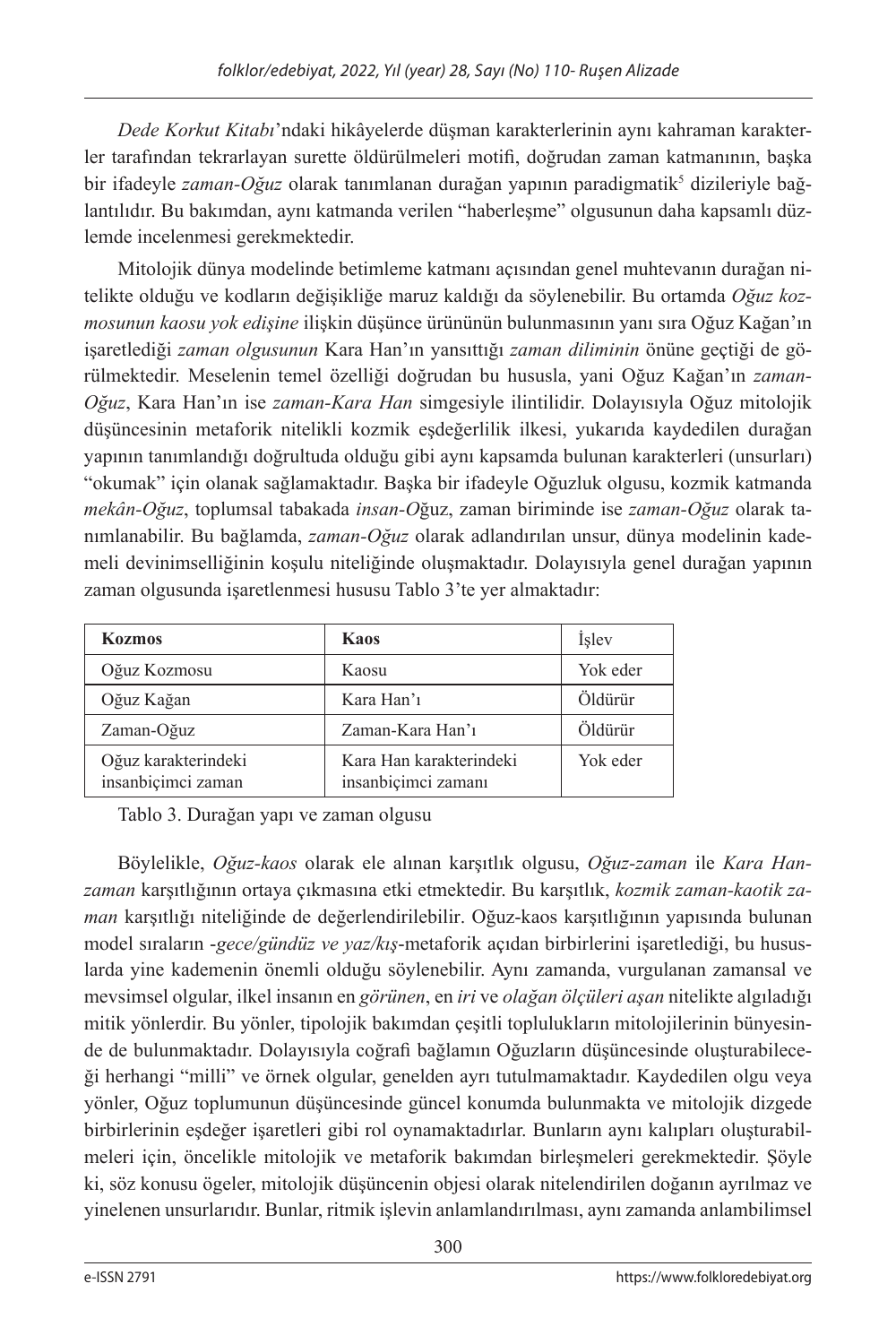ve devinimsel açıdan aynı görevi yerine getirmektedirler. Bu durumda gündüz geceyi, yaz da kışı "öldürmekte", ilerleyen evrede gece ile kış yeniden "dirilmekte" ve bu süreç, kademeli olarak yenilenmektedir. Oğuz-kaos karşıtlığının zaman koduna göre çözümlenmesi sürecinde de hem "öldürme" hem de "dirilme" yönlerinin etkileri bulunmaktadır.

# **4. Yinelenen öldürülme motiflerinin mahiyeti**

Uygur harfli *Oğuz Kağan* destanında Oğuz'la ilgili olarak *Bedeninüng kamagı* tük *tülük lüg erdi /Bedeninin her yeri kalın tüyle kaplanmıştı*(Bayat, 2006: 259, 271) ifadeleri yer almaktadır. Oğuz'un değişebilme özelliğine sahip bir karakter olduğunu bedeninin vurgulanan şekilde ilklik ve doğaüstü bir gücü ifade eden tüylerle kaplı olması hususu da kanıtlamaktadır. Seyidov, Oğuz Kağan karakterinin mitik, etimolojik ve tipolojik yönlerini araştırarak bu karakterin günün veya gündüzün başlangıcıyla ilgili olduğunu yazmaktadır: "Oğuz, Güneşin doğduğu anı, gergedan (Kıat) ise karanlığı temsil etmektedir" (Seyidov, 1983: 262). Dolayısıyla Oğuz'un gün ağarmasından sonraki aşamayı (ışığı) yansıtması ve geceyi (karanlığı) simgeleyen karaktere karşı çıkması, mitolojik düşünceye özgü bir olaydır. Bu açıdan, *gündüz-gece* nitelikli zaman karşıtlığı, *Oğuz Kağan-Kara Han* modelinde daha net bir şekilde görülmektedir. Bilindiği gibi Kara Han, İslami *Oğuznameler*'de Oğuz Kağan'ın hem babası hem de dini düşmanı olarak betimlenmekte ve Oğuz Kağan tarafından öldürülmektedir. Yine Bayat, bu hususta şöyle yazmaktadır:

"İslâm salnamelerinde Oğuz'un kendi babası Kara Han'ı öldürmesi, destanda onun Kıat'ı öldürmesine benzerdir, ancak kalıplaşmış bilgi gibi eski Baba-oğul mücadelesini aksettirmesi bakımından -arkaik olduğu için- daha kıymetlidir." (Bayat, 2006: 158)

*Kara Han* adı, sözlükbilimsel anlamına göre doğrudan kaosu nitelendirmektedir. Bu addaki *Kara* ögesi, karanlıkla ilgili bütün kaotik unsurları kendi model kapsamına almakta ve geceyi de aynı biçimde işaretlemektedir. Bu çerçevede *Oğuz Kağan-Kara Han* karşıtlığı, gündüz ile gecenin yer değiştirmesi bağlamında mitolojik özelliğiyle dikkati çekmektedir. Söz konusu zıtlık, ilkel Oğuzların gündüz ile geceyi birbirleriyle "çatışan" olgular niteliğinde düşündüklerini de yansıtmaktadır. Şöyle ki, gündüz (Oğuz Kağan), geceyi (Kara Han'ı) "öldürmekte", ancak gece geri dönüp gündüz ile yer değiştirmekte ve yeniden "dirilmektedir".6 Bu olay, Kara Han'ın mitolojideki "dirilmesi" olarak tanımlanabilir. Vurgulanan husus, metin örneği bakımından *Oğuz Kağan-Kara Han* karşıtlığının mitolojik güçlerle -ölen ve dirilen karakterlerle- ilgili silsileye ait olduğunun göstergesidir.

# **5. Ölüp dirilme motifinin kurgulanışı**

Ölen ve dirilen tanrılar hakkındaki mitlerin tarımsal-mitolojik uygarlıklarda güncel konumda olduğu bilinmektedir. Ancak vurgulanan mitlerin tümünün tarımla ilgili olmadığı da söylenebilir. İlkel insan, *ölüp dirilme* motifini*,* tarımsal düzlemde ve bitki kültü bağlamında "açığa vurmaktadır". Bu hususun, tarımsal olmayan düzeyde de -gündüz ve gece/ *yaz ve kış* kapsamında- "belirlendiği" görülmektedir. Evrensel özellikli ölüp *dirilme* motifi ise tipolojik bir niteliğe sahiptir. Dolayısıyla *Oğuz Kağan-Kara Han* karşıtlığının yinelenen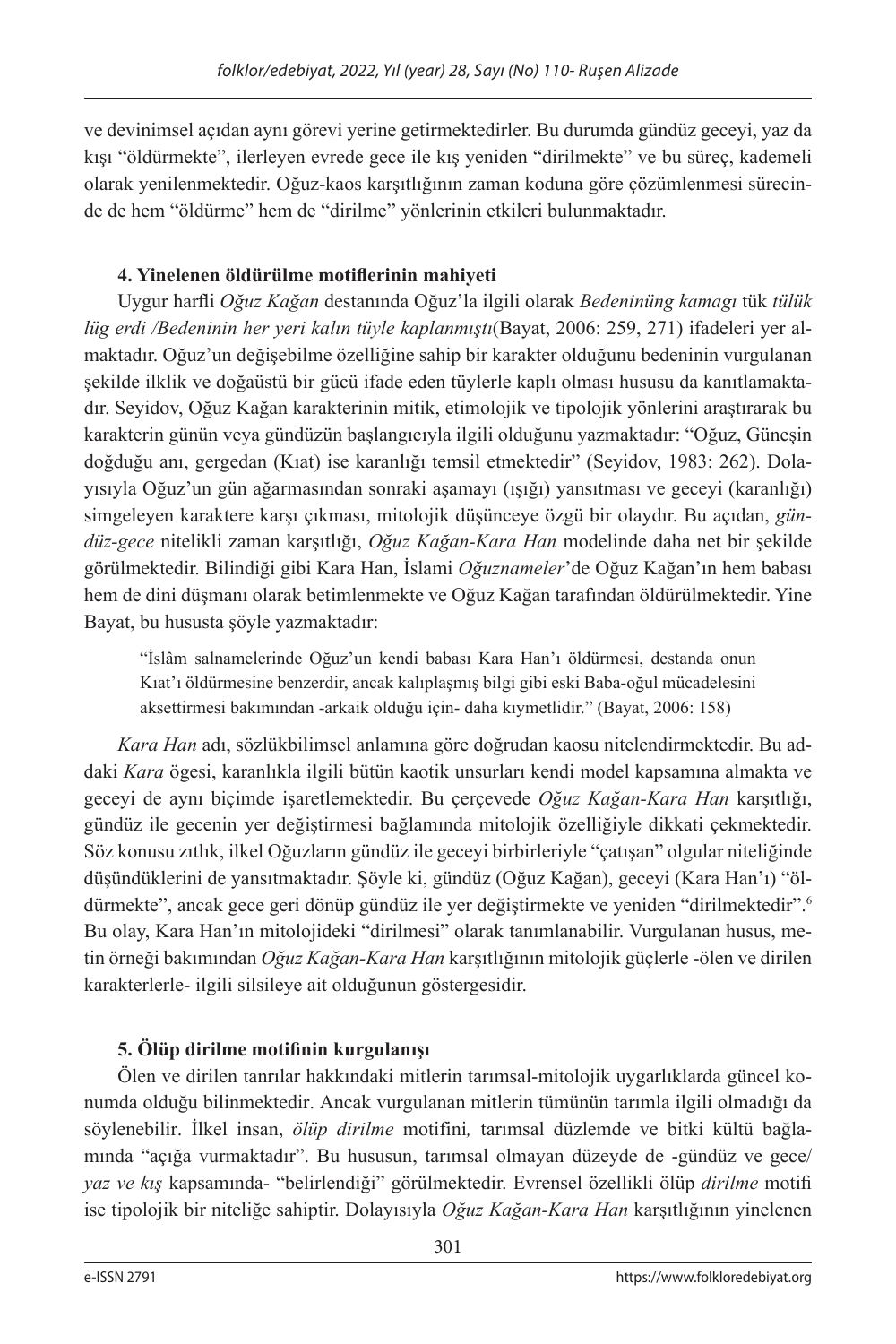öldürülme motifleri bakımından ve mevcut Oğuzname metinlerine dayanarak yorumlanması imkânsızdır. Özellikle Oğuznameler, aynı motifin bir sonraki dönüştürücü çeşitlemelerini göstermektedir. Başka bir ifadeyle, hem Uygur harfli Oğuzname hem de diğer Oğuznameler, arkaik katmandaki mitolojik eposlar veya mitolojik rivayetler olarak anlaşılmaktadır. Bu açıdan söz konusu metinlerin destansı bir yapıta dönüşmesi, yinelenen öldürülme motiflerinin kurgulanmasını da beraberinde getirmektedir.

Yinelenen öldürülme motifi, karakterin kademeli olarak öldüğünü (öldürüldüğünü) ve dirildiğini yansıtmaktadır. Oğuz Kağan-Kara Han karşıtlığının modelleri -*Kazan-*Şökli *Melik*, *Deli Dundar-Kara Tekfur Melik* ve *Deli Budak-Buğacuk Melik*- doğrudan Kara Han'ın (kaosun, gecenin) ölüp dirilme motifini kurgulamak için imkân tanımaktadır. Eposun bir hikâyesinde öldürülen Şökli *Melik'*in diğer hikâyede dirilmesi ve yeniden öldürülmesi olayı, Oğuz topluluğundaki dinleyici kitle tarafından doğal bir süreç olarak algılanmaktadır. Çünkü söz konusu kitlenin bilinçaltındaki "ölüm" ve "dirilme"olgularının yapısal ve durağan nitelikli unsuru bulunmaktadır. Bu unsurun destansı düşüncede *Dede Korkut Kitabı*'ndaki hikâyelerin oluştuğu döneme kadar korunup saklandığı ve dönüştürücü karakterler biçiminde işlevsellik kazandığı görülmektedir. Aça, destanlardaki ölüp dirilmenin şamanlığa geçişte olduğu gibi yeni bir başlangıcı sembolize ettiğini vurgulayarak şu görüşü öne sürmektedir: "Ölüp dirilen bahadır, eskisinden daha güçlü, daha zeki ve daha mantıklı bir hale bürünmektedir. Bahadır, ölüp dirilme ile yenilenmekte, yeni bir hayata başlamaktadır." (Aça, 2002: 82)

Oğuz Kağan karakterinin ölüp dirilme çizgisindeki konumu ise çok daha derin ve kapsamlıdır. Oğuz Kağan, Gök ve Yer olgularını simgeleyen altı oğlu (Gün, Ay, Yıldız, Gök, Dağ, Deniz) aracılığıyla kozmosu oluşturmaktadır. Şöyle ki, Oğuz Kağan, dünyanın hayvan7 ve insan biçimci karakteri niteliğindedir, onun kozmik yapısında hayvancıl<sup>8</sup> ve insancıl unsurlar vardır. Oğuz Kağan, dünyayı fethetmekle bu dünyadaki misyonunu da sonlandırmaktadır. Onun altı oğlu, kozmosun bütünlüğünün altı unsuru olarak Oğuz dünyasını yeniden oluşturmaktadırlar. Böylelikle, ölmüş Oğuz kozmosu, altı oğulun mitolojik-metaforik düzeninden ibaret olup yeniden oluşabilmektedir. Dolayısıyla Oğuz, düşünce yapısının karakter modeli olarak ölmekte ve yeniden dirilmektedir. Bu ölüp *dirilme* motifinin arketipi, var olan Oğuzname metinlerinde bulunmamaktadır. Bu açıdan, mit düzeyinde kurgulanabilen olguya göre Kara Han, öldürülüp dirildiği gibi, Oğuz Kağan da ilkel mitte doğrudan ölmeli ve dirilmeli idi. Bu olay, Oğuz Kağan'ın model eşdeğeri olan Basat karakterine göre kurgulanabilir. Şöyle ki, Kıat (tek boynuz) ve Tepegöz (tek göz) gibi karakterler aracılığıyla Oğuz-Kıat karşıtlığının Basat-Tepegöz modeliyle yer değiştirdiği görülmektedir. Mundy, hikâyelerde betimlenen kahraman ile olağanüstü irilikteki yaratık üzerine şu görüşü aktarmaktadır:

"Dev öldürme hikâyelerinde mutlaka iki ana karakter vardır: Kahraman ve dev. Ancak hikâye, kahramanın bakış açısıyla anlatılır ve dinleyici kendisini onunla özdeşleştirir. Kahraman her zaman ilgi merkezidir. Bu nedenle bazı hikâyelerde kahramanın doğumu ve çocukluğu hakkında bilgi almamız hiç de şaşırtıcı olmaz. Diğer taraftan dev, sadece kahraman ile olan ilişkisi bakımından önemlidir ve genellikle onun tam hayat hikâyesi verilmez. Ancak Tepegöz hikâyesinde iki ana kahramanın da hayat öyküleri anlatılmaktadır." (Mundy, 2021: 176)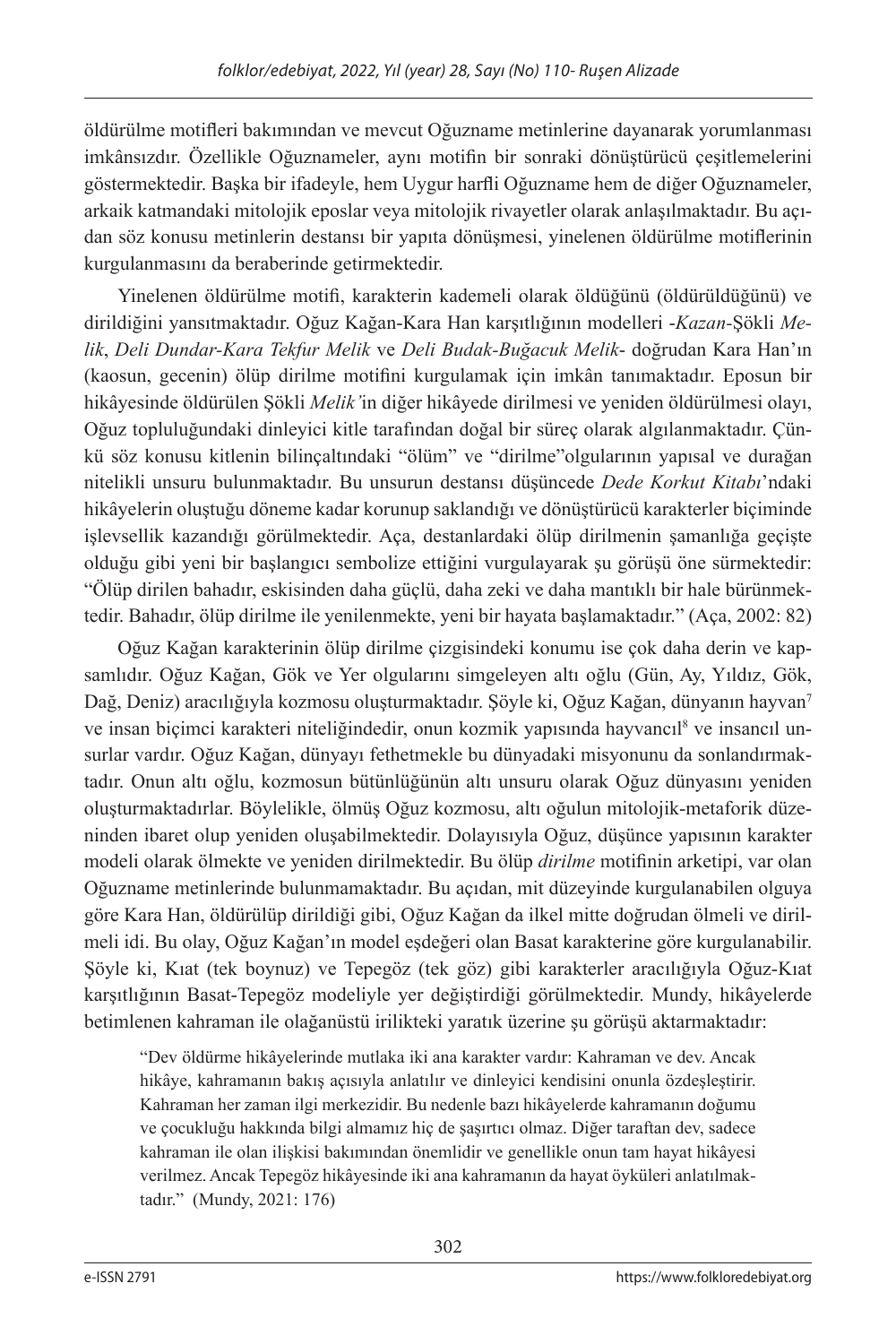"Manzum Oğuzname" olarak bilinen Uzunköprü Oğuznamesinde Oğuz Kağan, Kara Han'ı doğrudan Basat'ın öldürdüğü biçimde öldürmektedir, yani onun gözlerine okla vurup kör etmektedir (Oğuznameler, 1993: 52). Basat'ın Tepegöz'ün mekânına -mağarasına- girmesi motifi ise metnin bağlı olduğu inisiyasyon (ölüp-dirilme) miti açısından Basat'ın yer altına -ölüler âlemine- dâhil olmasıdır. Dolayısıyla Basat, Tepegöz'ün mağarasında bulunmakla ölüm dünyasına katılmakta veya ritüel ölüm yaşamaktadır. Bu bakımdan Basat'ın Tepegöz'ü öldürüp mağaradan çıkması, onun dirilmesi olarak değerlendirilebilir. Söz konusu ritüel-mitolojik ölüm, mitolojik-metaforik bağlamda aynı olayın model sırasına sahip olmak-tadır. Aynı zamanda, Basat karakterinin model düzeyinden Oğuz karakterinin *ölüp dirilme* motifi kurgulanabilmektedir.

Basat-Oğuz paralelinin inisiyasyon ritüelleri bağlamında kurgulanması hususu, doğrudan zaman (takvim) mitine dayanmaktadır. Zaman mitinin ritüeller aracılığıyla gerçekleşen bir olgu olduğu söylenebilir. Şöyle ki, kozmolojik çağ insanı, kendi yaşamının uyumlu yönünü doğa ile kozmosun ritimlerine göre biçimlendirmektedir. Bu bağlamda *Oğuz Kağan-Kara Han karşıtlığı*, yaz-kış modelinin yapısı olarak mevsimsel ritüellere yansımakta veya bunlardan kurgulanmaktadır. Dolayısıyla Oğuz-kaos karşıtlığının düşünsel bir unsur olduğu ve kozmolojik ritüellerin durağan yapısını oluşturabildiği söylenebilir. Genel olarak Oğuzluk olgusuyla ilgili bulunan bütün mitler, Oğuzların uyguladıkları ritüelleri yapı ve işlevsellik açısından yansıtmaktadır. Bu durumda "Oğuz" evrensel düşünce unsuru, kutsal bir örnek olarak Oğuz kültürünün tüm katmanlarında aynı muhteva ve benzer dünya modeli niteliğinde parçalara ayrılmaktadır. Bu açıdan, Türk kozmolojik zaman düşüncesini yansıtan Nevruz bayramı merasimlerine de dayanarak Oğuz-kaos durağan yapısına dair ölüp *dirilme* motifi kurgulanabilir. Nevruz bayramıyla ilgili merasimlerde insanların kış mevsiminin simgesi olan Kosa'yı "öldürttükleri" görülmektedir (Seyidov, 1990: 28). Bir sonraki yılda, vurgulanan ritüel yinelenmekte ve insanlar, eski yılda "öldürttükleri" Kosa'yı (kışı) farkında olmadan tekrar "öldürtmektedirler". Bu olay, "öldürülen" Kosa karakterinin (kışın) tekrar "dirilmesinden" veya geri dönmesinden kaynaklanmaktadır. Doğadaki düzen ise mitik yapıyla ilgili ritimselliği bütün düzeylerde oluşturabilmektedir. Nevruz'la ilgili merasimlere katılan insanların kutladıkları yeni yılın kaçıncı yıl olduğu hususunu önemsemedikleri söylenebilir. Çünkü kozmolojik düşünceden kaynaklanan geleneğe göre yıllar, birbirinin ardı sıra dizilmemekte, yinelenen daireyi oluşturmaktadır. Kozmolojik düşünce, genel kozmosu doğrudan söz konusu yinelenen ritim bakımından algılamaktadır. Geleneklere dayanan uygarlıkların yapılarında da vurgulanan yinelenme, aynı zamanda kapanış olayı görülmektedir. Örneğin, *Dede Korkut Kitabı*'ndaki her hikâyenin sonunda bir kapanış eylemi -"Yom vereyin hanum"- (Gökyay, 2006: 38-194) bulunmaktadır. Eserin her hikâyesinde yeni bir dairenin başlanması söz konusudur. *Dede Korkut*'taki hikâyelerin pek çoğunun başlangıcında ritüellerin, sonlarında ise kapanış eylemlerinin yer aldığı görülmektedir. Dolayısıyla yeni yıl, Nevruz bayramıyla başlayıp kapanmakta, *Dede Korkut* hikâyeleri de "toy" (ritüel) ile başlayıp "yom" ile sona ermektedir. Kaydedilen kademeli hususlar, *Dede Korkut* hikâyelerinin çeşitli katmanlarını döngüsel bir şekilde oluşturabilmektedir. Net olarak eposun hikâyelerindeki içeriklerin vurgulanan kademe ve formülden biçimlenerek ortaya çıktıkları görülmektedir.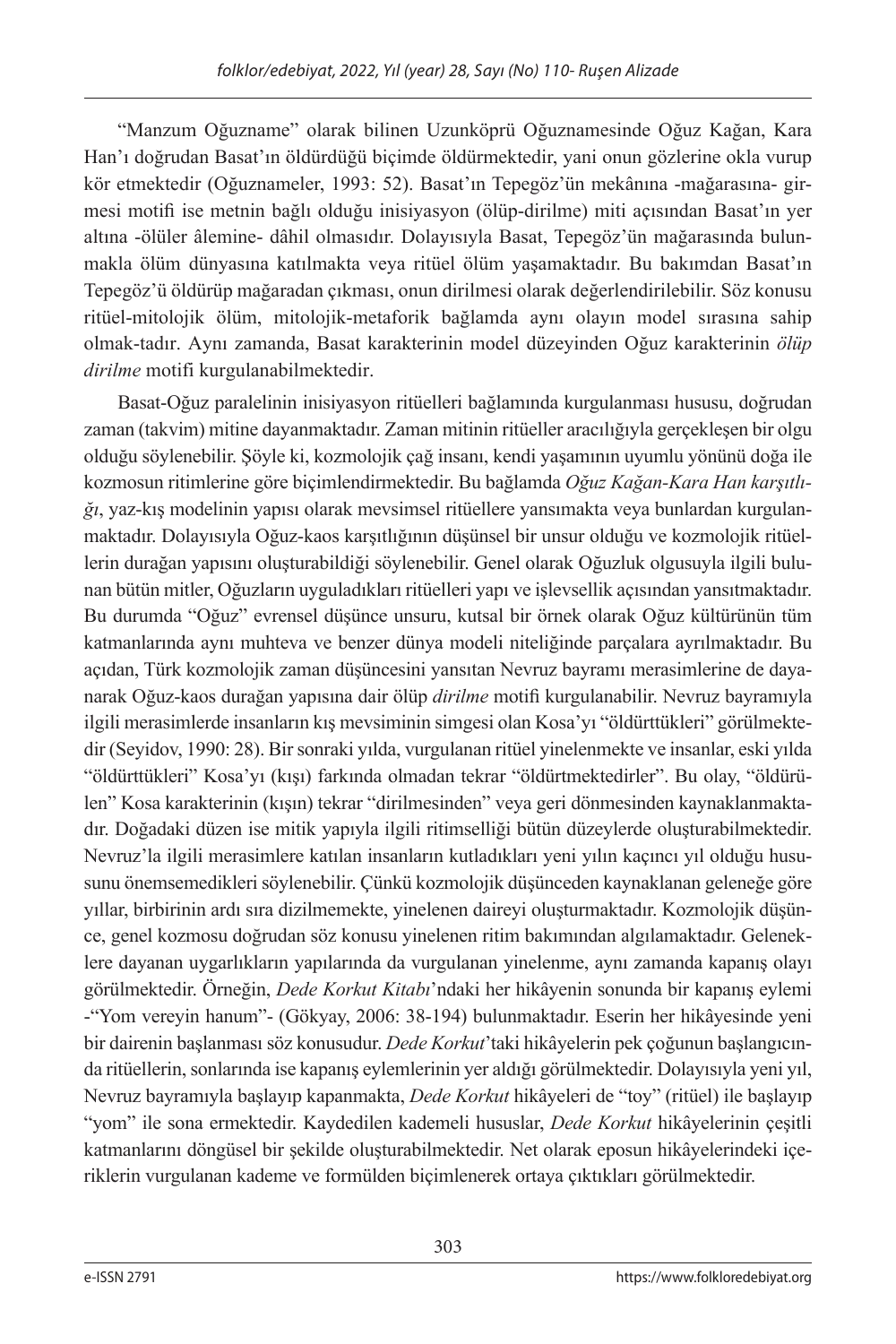### **Sonuç**

Araştırmada *Dede Korkut Kitabı*'nda betimlenen düşman karakterlerinin farklı hikâyelerde aynı kahramanlar tarafından tekrar tekrar surette öldürülmeleri motifinin bazı araştırmacılara göre "uyumsuzluklar" olarak değerlendirildiğine değinilmiş, vurgulanan düzensizliklerin mit, destan ve eposun tarihi taşıyıcıları -uygulayıcı ve dinleyici Oğuzlar- açısından doğal bir durum olduğu tespit edilmiştir. Dolayısıyla kozmolojik çağdaki Oğuzların beliren *uyumsuzlukları*, normallik dışı hususlar niteliğinde algılamadıkları açıklanmıştır. Aynı zamanda, icracı ve dinleyici Oğuzların tarihsel-geleneksel hafızasında onların eskiden sahip oldukları kozmolojik düşünceden kaynaklanan model yapıların bulunduğu da belirlenmiştir. Kaydedilen yapıların *yinelenen öldürülmeler* blarak ele alınan ögeler birleşimiyle -değişme özelliği göstermeyen ve zaman kökenli yapıyla -(Oğuz-kaos / Oğuz-Kıat/Oğuz-Kara Han)- ilgili olduğu saptanmıştır. Bununla mitolojik düşüncedeki mekân, zaman ve eylem birliğinin ayrılmaz bir özellik taşıdığı tespit edilmiştir. Oğuz-kaos karşıtlığının özellikle eşzamanlı olarak oluşan ve yinelenen öldürülme motifini hangi özellikler bakımından yapılandırabildiği incelenmiş, bu hususun *Dede Korkut* hikâyelerinde-aynı kahramanların aynı düşmanları tekrarlanan tarzda öldürmeleri motifinde- modellendiği gösterilmiştir.

Araştırma sonucunda Oğuznameler ile *Dede Korkut* hikâyelerindeki ilkel mitin veya arketipolojik durağan yapının en çok paradigmatik katmandan yansıdığı belirtilmiştir. Oğuz-Kıat, aynı zamanda Oğuz-Kara Han durağan yapısı, hikâyelerden verilen örneklerle karşılaştırılmış ve bu yapıların bir arketip olduğu tespit edilmiştir. Kaydedilen örneklerin arketipe göre model tipler oldukları, ilkel mitlerin de evrimsel olarak ve model düzeyler şeklinde Oğuz toplumunun çeşitli kültürel katmanlarında bulundukları kanıtlanmıştır.

# **Notlar**

- 1 Anakronizm (Anachronisme), herhangi bir olay veya varlığın içinde bulunduğu zaman dilimi ile kronolojik açıdan uyumsuz olması anlamındadır.
- 2 Mitologem (Mythologein), genel olarak mitlerin tematik yapısında bulunan ve onların sözlü olarak yayılmasını ifade eden belirli bir motif için kullanılmaktadır.
- 3 Bu mekânın takribi sınırları Orta Asya, Hazar ötesi bölgeler, tarihi Oğuz Yabgu devleti bölgesi, Azerbaycan, Anadolu ve Kuzey-Batı Kara Deniz havzası olarak gösterilebilir.
- 4 Bu ifade, psikolojik ortamlardan fazla etkilenmeden hızla yol alan anlamındadır.
- 5 Paradigma, bir bakış açısıyla oluşan değer, fikir, inanç ve tekniklerin dizisi olarak ele alınan kavramdır.
- 6 Ak-kara karşıtlığı kaos-kozmos zıtlığının destan varyantı olarak değerlendirilmektedir (Bayat, 2006: 161). Ayrıca gündüz ile gece veya ışıkla karanlık arasındaki karşıtlığın dünyayı anlamak için mitolojik ayrışmanın yoluna çıkan en eski ve en köklü zıtlık olduğu bilinmektedir (Bkz. Beydili, Celal. (2005). *Türk mitolojisi ansiklopedik sözlük*. Ankara: Yurt-Kitap: 255).
- 7 Uygurca *Oğuz Kağan Destanı*'nda Oğuz Kağan'ın vücut tasvirinde şu ifadeler kullanılmaktadır: *"ayakları* öküz ayağı gibi, beli kurt beli gibi, omuzları samur omuzu gibi, göğsü ayı göğsü gibi idi. *Vücûdu baştan aşağı tüylü idi"* (Bkz. Ergin, M. (1988). *Oğuz Kağan Destanı(Tercüme-Metin-Sözlük)*. İstanbul: Hülbe: 13-14).
- 8 Oğuz'un yüz tasvirinde olduğu gibi vücut tasvirinde de kullanılan ifadeler, belirli bir düşünce yapısının yansımasıdırlar. Destanın yaratıldığı çevrede fiziki gücü, vücut kuvvetini en üst düzeyde yansıtabilen varlıklar hayvanlardır. Bunlar arasında da çeşitli uzuvlarıyla ön plana çıkmış ve takdir kazanmış hayvanlar tercih edilmiştir. Oğuz'un vücudu tek bir hayvana benzetilebilirdi, ancak bunun yerine her hayvanın en güçlü yeri seçilerek bir vücut oluşturulmuştur (Bkz. Duymaz, Ali. (2020). *Kolcakopuzdan* kılca kaleme Dedem Korkut araştırmaları. İstanbul: Ötüken, 336-337).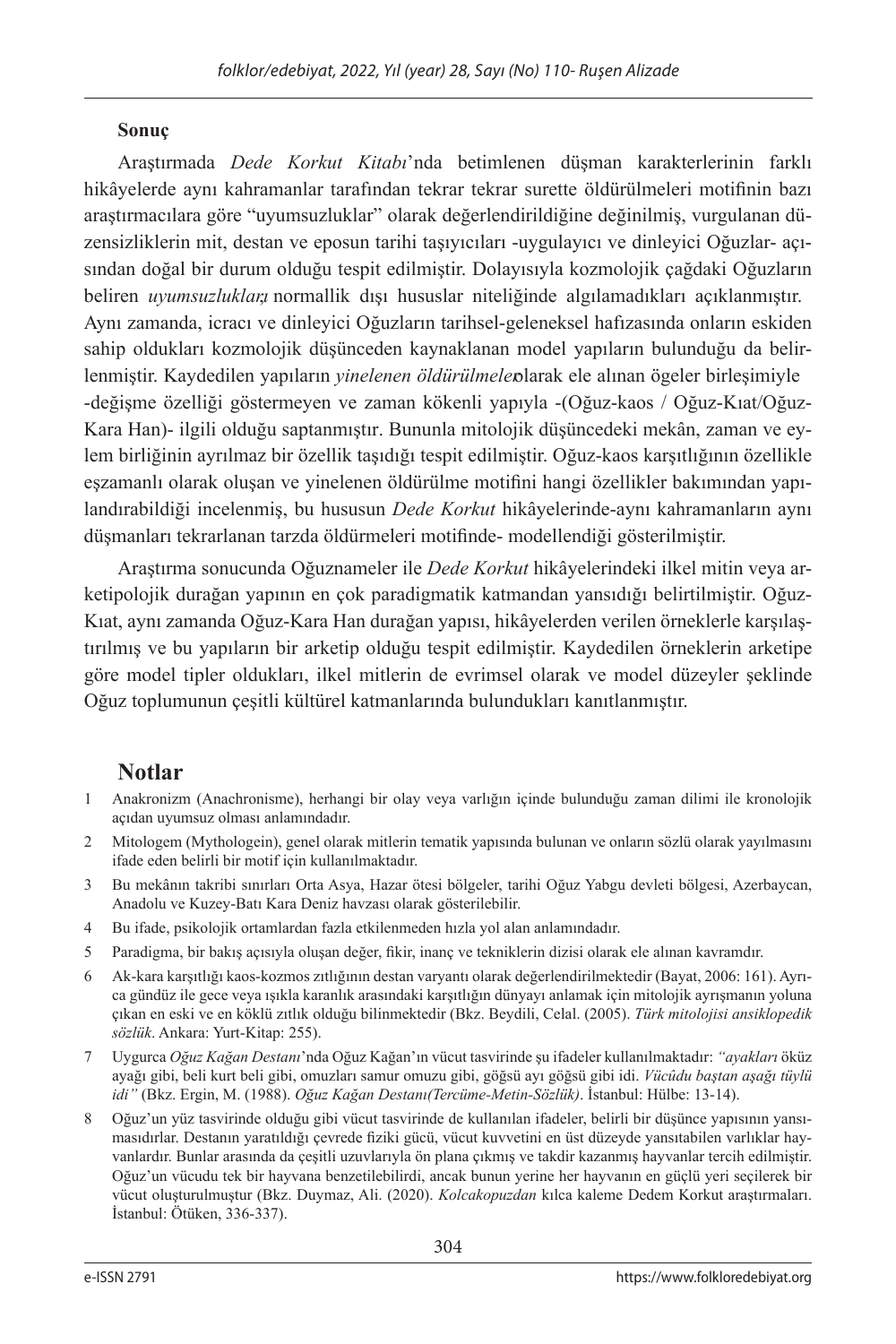### **Araştırma ve Yayın Etiği Beyanı**

Bu makale tamamıyla özgün bir araştırma olarak planlanmış, yürütülmüş ve sonuçları ile raporlaştırıldıktan sonra ilgili dergiye gönderilmiştir. Araştırma herhangi bir sempozyum, kongre vb. sunulmamış ya da başka bir dergiye değerlendirilmek üzere gönderilmemiştir.

### **Research and Publication Ethics Statement**

This is a research article, containing original data, and it has not been previously published or submitted to any other outlet for publication. The authors followed ethical principles and rules during the research process. In the study, informed consent was obtained from the volunteer participants and the privacy of the participants was protected.

### **Yazarların Makaleye Katkı Oranları**

Bu makaledeki birinci yazar % 100 düzeyinde çalışmanın hazırlanması, veri toplanması, sonuçların yorumlanması ve makalenin yazılması aşamalarına katkı sağlamıştır.

### **Contribution Rates of Authors to the Article**

The first author in this article contributed to the 100% level of preparation of the study, data collection, interpretation of the results and writing of the article.

### **Destek Beyanı**

Bu çalışma herhangi bir kurum veya kuruluş tarafından desteklenmemiştir.

### **Support Statement (Optional)**

There is no conflict of interest between the authors of this article.

### **Acknowledgement (Optional)**

### **Çıkar Beyanı**

Çalışma hazırlanırken; veri toplanması, sonuçların yorumlanması ve makalenin yazılması aşamalarında yazarlar arasında herhangi bir çıkar çatışması durumu söz konusu olmamıştır.

#### **Statement of Interest**

There is no conflict of interest between the authors of this article.

### **Kaynakça**

Aça, M. (2002). Şamanlığa geçişteki ölüp dirilme ritüelinden Türk destanlarındaki ölüp dirilmeye. *Milli Folklor*, (54), 75-85.

Bayat, F. (1993). *Oğuz epik enenesi ve "Oğuz Kağan" destanı*. Sabah.

Bayat, F. (2006). *Oğuz destan dünyası Oğuznamelerin tarihi, mitolojik kökenleri ve teşekkülü*. Ötüken.

Bayat, F. (2016). *Mitten tarihe sözden yazıya Dede Korkut Oğuznameleri*. Ötüken.

Djındjıç, S. (2021). Oğuzların epik tarih ve kültür birleşimi: Dede Korkut kitabı (A. Kılıç. Çev.) *Dünyada Dede Korkut araştırmaları,* 323-342, Ötüken.

Gökyay, O. Ş. (2006). *Dedem Korkudun kitabı*. Kabalcı.

Hacıyev, T. (1999). *Dede Gorgud: Dilimiz, düşüncemiz*. Elm.

Levi-Stross, K. (1985). *Strukturnaya antropologiya.* Nauka.

Mundy, C. S. (2021). Polyphemos *ve Tepegöz* (A. Erol ve S. Erol. Çev.) *Dünyada Dede Korkut Araştırmaları,* 153-184. Ötüken.

Oğuznameler (1993). (Haz: K. Veliyev ve F. Uğurlu) BDU.